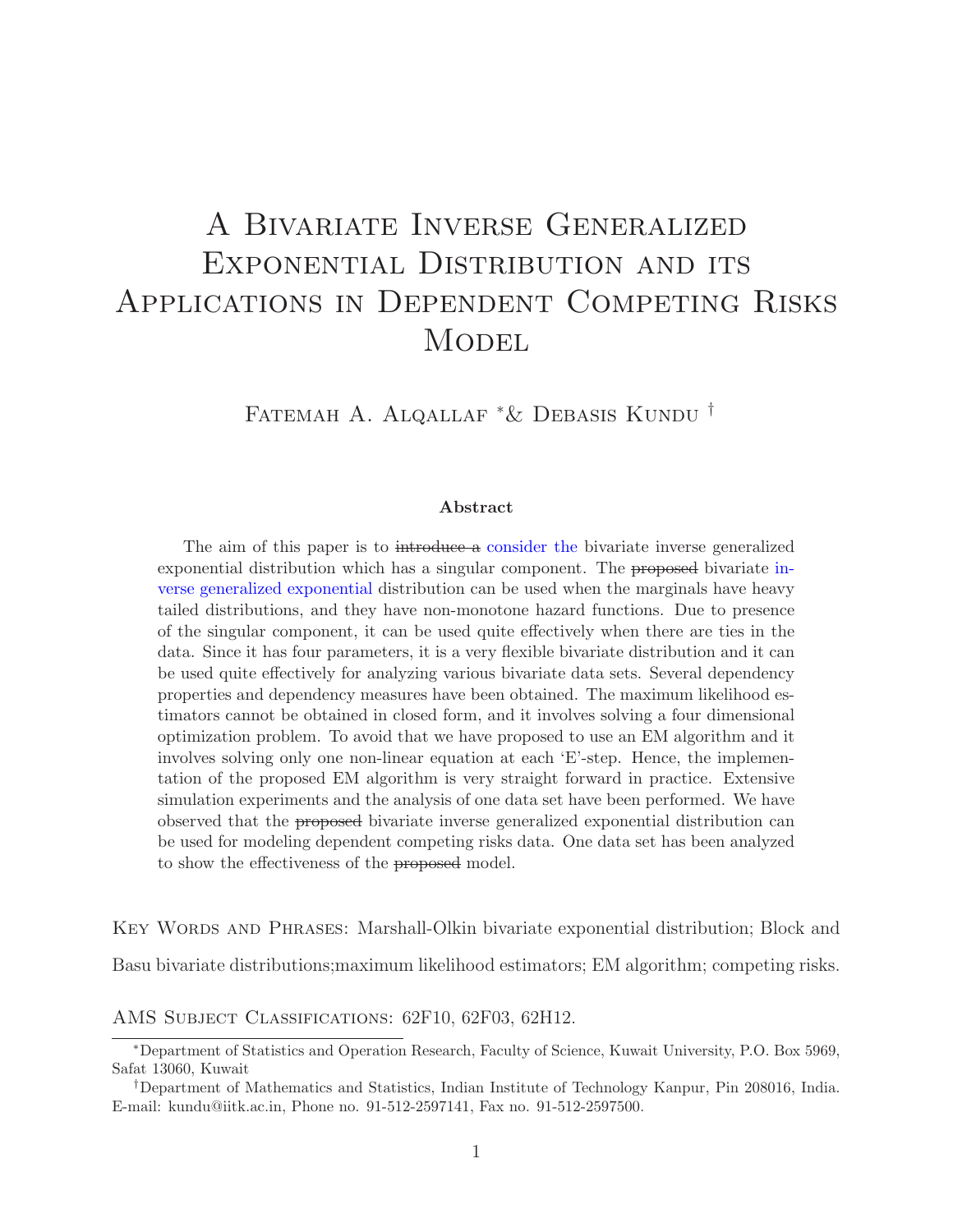### 1 INTRODUCTION

Generalized exponential (GE) distribution has received a considerable amount of attention since it has been introduced by Gupta and Kundu [14]. It is a very flexible two-parameter distribution and it has several properties which are very similar to that of the two-parameter gamma and Weibull distributions. All these three distributions are generalization of the exponential distribution but in different ways. They can have decreasing and unimodal probability density function (PDF)s and monotone hazard function (HF)s. Extensive work has been done in developing several properties and providing various inference procedures of the unknown parameters of a GE distribution. See for example the review article by Nadarajah [27] and the book length treatment by Al-Hussaini and Ahsanullah [1].

Recently, inverse GE (IGE) distribution has been introduced in the literature similar to the inverse Weibull distribution (IWE), see for example Oguntunde and Adejumo [29]. It has some interesting features which are very similar to the IWE distribution. It has an unimodal PDF, it always has a non-monotone hazard function and it can be heavy tailed also. Therefore, if the data indicate that they may be coming from a heavy tailed distribution then IGE or IWE can be used for analyzing the data set. Since both the distribution functions have explicit cumulative distribution functions (CDFs), both of them can be used quite effectively for analyzing censored data also.

It may be mentioned that the Marshall and Olkin [25] bivariate exponential (MOBE) distribution is one of the most popular bivariate exponential distributions with singular components. It has been used when there are ties in the data. It has received a significant attention in the statistical literature due to its simplicity and analytical tractability, see for example Arnold [2], Baxter and Rachev [4], Begum and Khan [5], Bemis et al. [6], Pena and Gupta [30], Boland [7] etc. But one major drawback of the MOBE distribution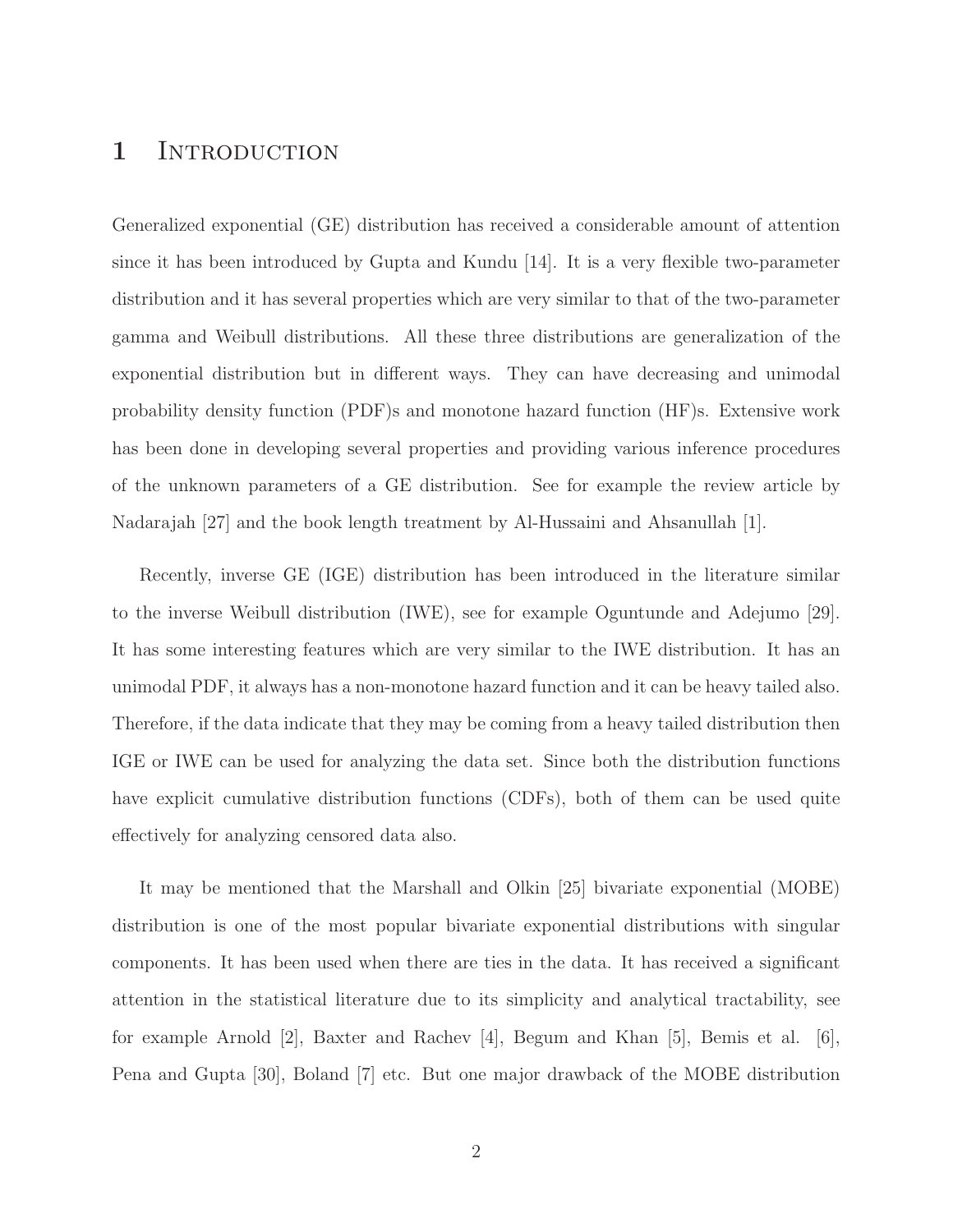is that it has exponential marginals, and it may not be very useful if the marginals have non-monotone hazard functions. Due to this limitation, several other bivariate distributions have been introduced in the literature which have singular components and which have more flexible marginal distributions, for example the Marshall-Olkin bivariate Weibull (MOBW) distribution, see Lu [24], Kundu and Dey [16], Kundu and Gupta [19], Lai et al. [22], bivariate Kumaraswamy distribution by Barreto-Souza and Lemonte [3], generalized Marshall-Olkin bivariate distribution by Gupta et al. [13], bivariate generalized exponential distribution by Kundu and Gupta [20], Sarhan-Balakrishnan distribution by Sarhan and Balakrishnan [33], bivariate generalized linear failure rate distribution by Sarhan et al. [34], bivariate inverse Weibull (BIWE) distribution by Kundu and Gupta [21]. Although, several distributions have been introduced in the literature, other than the BIWE distribution none of the other distribution can have heavy tailed marginals.

The aim of this paper is two fold. First we introduce consider a bivariate IGE (BIGE) distribution whose marginals are IGE distributions. The joint cumulative distribution function (JCDF) has a singular component similar to the MOBE distribution. Therefore, if the preliminary data analysis indicates that the marginals may have heavy tailed distributions and there are ties in the bivariate data set, then the proposed BIGE distribution can be used for analyzing this data set. The BIGE distribution has four parameters, and the joint PDF can take variety of shapes. We derive different properties of the BIGE distributions. It is observed that it can be obtained from the Marshall-Olkin copula. As it has been mentioned before that the above construction is not new. Recently, Popović et al.  $[31]$  proposed a class of multivariate distributions with proportional hazard rate marginals in the same manner. The proposed BIGE distribution can be obtained as a special case. Popović et al.  $[31]$ provided several dependency properties of this general class of distributions, hence, those properties hold for the BIGE distribution also. It may be mentioned that the aim of the paper of Popović et al. [31] is quite different than the present one. Popović et al. [31] mainly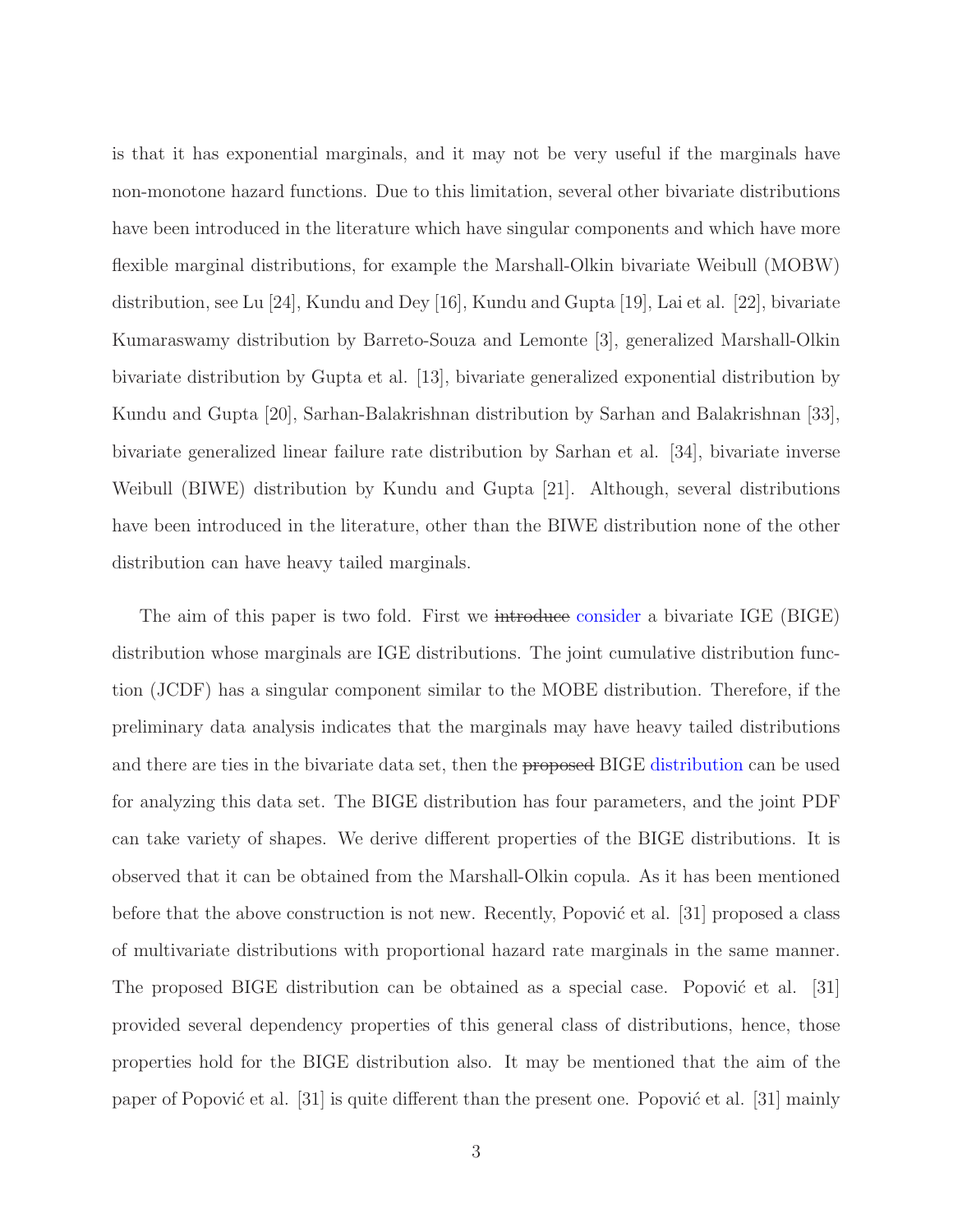provided different dependency properties for the general class of distributions, but in this present paper our aim is to provide an efficient estimation procedure for BIGE distribution and use this model for analyzing dependent competing risks data.

The proposed BIGE distribution has four parameters. The maximum likelihood estimators of the unknown parameters cannot be obtained in closed form. They have to be obtained by solving four non-linear equations simultaneously. Some numerical procedures like Newton-Raphson method or some of its variants may be used to solve these non-linear equations. But it needs very careful choice of the initial guesses, otherwise it may converge to a local maximum rather than a global maximum. To avoid that we have proposed to treat the maximization problem as a missing value problem and obtain the maximum likelihood estimates by using EM algorithm. It is observed that the proposed EM algorithm requires solving only one one-dimensional optimization problem at each step of the EM algorithm. Moreover, it does not need any integration calculation also like some of the existing EM algorithms available in the literature. Hence, the implementation of the proposed EM algorithm is quite straight forward. Moreover, the confidence intervals of the unknown parameters can be obtained based on the observed Fisher information matrix as it has been suggested by Louis [23] in a quite straight forward manner.

In reliability or in survival analysis, very often the experimental units are exposed to more than one cause of failures. In this case one observes the failure time as well as the cause of failure. The analysis of the lifetime distribution due to a particular cause in presence of other causes is an important problem and it is known as the competing risks problem in the statistical literature. Extensive work has been done in developing different competing risks models and providing inferential procedures. One may refer to the book by Crowder [10] in this respect. Several models are available to analyze competing risks data. One of the most popular ones is the latent failure model proposed by Cox [9]. In this case the failure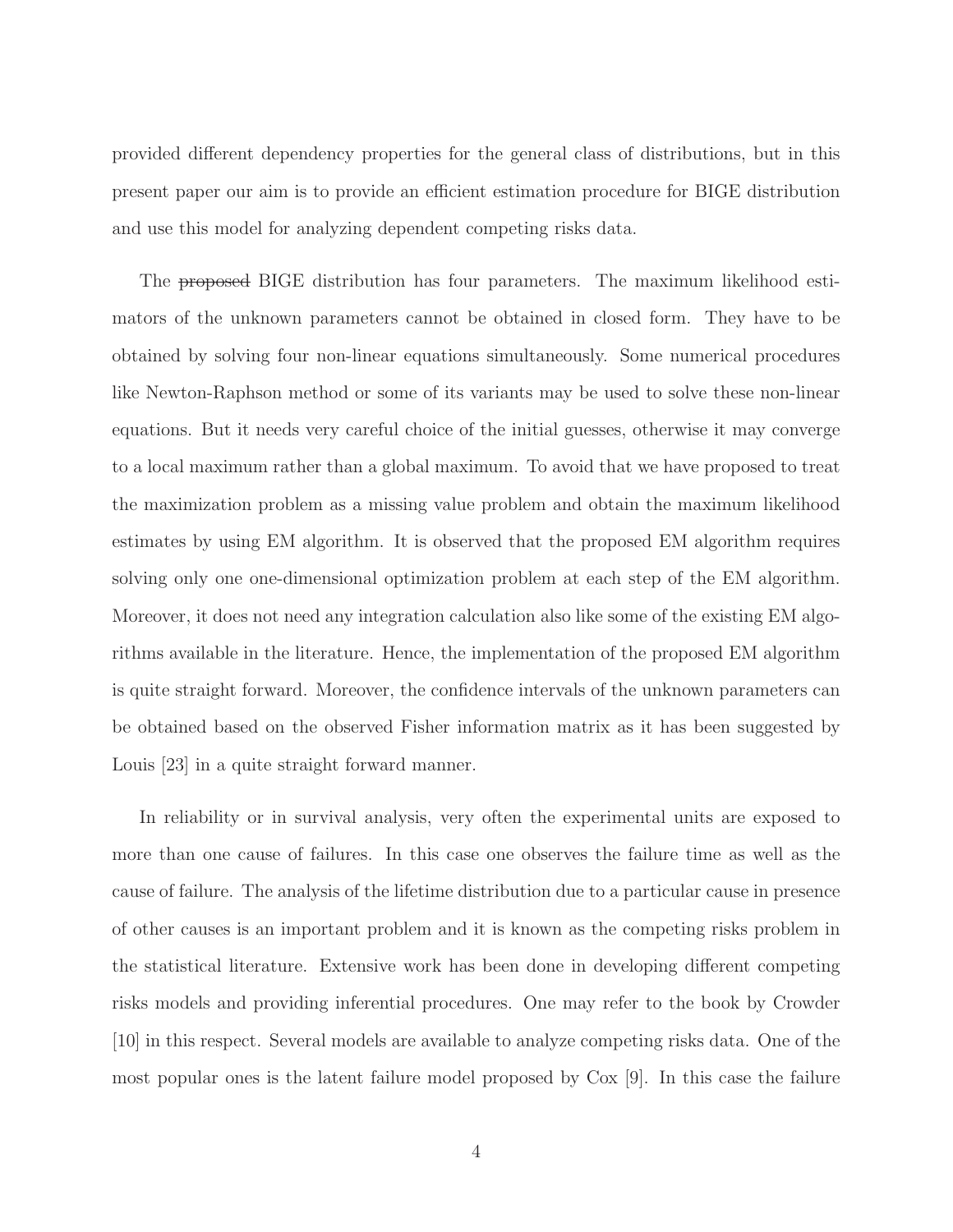time T can be written as  $T = \min\{T_1, \ldots, T_m\}$ , where  $T_i$  denotes the latent failure time due to *i*-th risk factor for  $i = 1, \ldots, m$ . Most of the analyses of the competing risks models have been performed based on the assumption that  $T_i$ 's are independent, which may not be very reasonable. Recently there is a growing interest to develop different dependent competing risks models, see for example Feizjavadian and Hashemi [12], Cai et al. [8], Shen and Xu [35] and see the references cited therein.

The second aim of this paper is to develop a dependent competing risks model based on the BIGE distribution. We propose to use the BIGE distribution as a dependent competing risks model when latent failure distributions may be heavy tailed and it does not have monotone hazard functions, which has not been addressed in the literature. It may be mentioned MOBW distribution has been used to analyze dependent competing risks data. But it cannot be used if the data are of heavy tailed. Although, BIWE has heavy tailed marginals, it cannot be used very conveniently for analyzing competing risks data. This is the main motivation to use the proposed this model for analyzing dependent competing risks data. In this case also it is observed that the MLEs of the unknown parameters cannot be obtained in closed form and it involves solving a four dimensional optimization problem. But using the profile likelihood method it is observed that the MLEs can be obtained by solving only one one-dimensional optimization problem. Therefore, the MLEs can be obtained very conveniently. We have analyzed one competing risk data and the performances are quite satisfactory.

The rest of the paper is organized as follows. In Section 2, we have developed the BIGE distribution and develop its different properties. The maximum likelihood estimators are provided in Section 3. In Section 4 we have present simulation results and the analysis of a bivariate data set. The application of the BIGE to the dependent competing risks model has been provided in Section 5. Finally we conclude the paper in Section 6.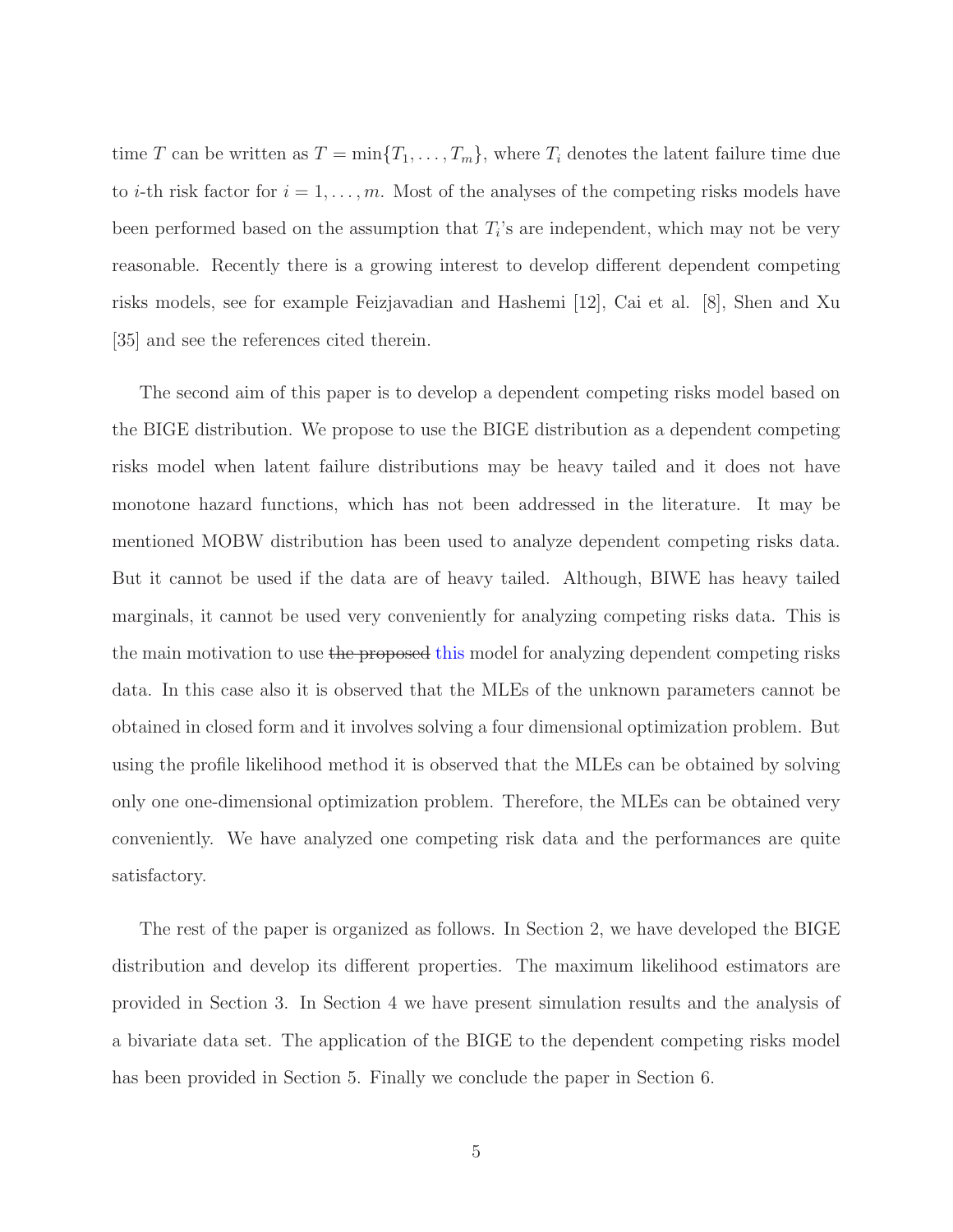# 2 BIGE DISTRIBUTION

#### 2.1 PRELIMINARIES

A random variable  $X$  is said to follow a GE distribution if the CDF of  $X$  is of the form:

$$
F_{GE}(x; \alpha, \lambda) = \begin{cases} (1 - e^{-\lambda x})^{\alpha} & \text{if } x > 0 \\ 0 & \text{if } x \le 0. \end{cases}
$$

Here,  $\alpha > 0$  and  $\lambda > 0$  are the shape and scale parameters, respectively. From now on it will be denoted by  $GE(\alpha, \lambda)$ . The corresponding PDF becomes

$$
f_{GE}(x; \alpha, \lambda) = \begin{cases} \alpha \lambda e^{-\lambda x} (1 - e^{-\lambda x})^{\alpha - 1} & \text{if } x > 0 \\ 0 & \text{if } x \le 0. \end{cases}
$$

The PDF of  $GE(\alpha, \lambda)$  is a decreasing function in x when  $0 < \alpha \leq 1$  and it is an unimodal function when  $1 < \alpha < \infty$ , for all  $\lambda > 0$ . Similarly, the hazard function of  $GE(\alpha, \lambda)$  is a decreasing function if  $0 < \alpha \leq 1$  and it is an increasing function if  $\alpha > 1$ , for all possible values of  $\lambda$ . It has been observed by several authors that the GE distribution behaves very similar to the gamma and Weibull distributions.

A random variable X is said to follow a IGE distribution if the survival function (SF) of X has the following form:

$$
S_{IGE}(x; \alpha, \lambda) = \begin{cases} (1 - e^{-\frac{\lambda}{x}})^{\alpha} & \text{if } x > 0 \\ 1 & \text{if } x \le 0. \end{cases}
$$

Here also  $\alpha > 0$  and  $\lambda > 0$  are the shape and scale parameters, respectively. We will denote this by  $IGE(\alpha, \lambda)$ . The corresponding PDF becomes

$$
f_{IGE}(x; \alpha, \lambda) = \begin{cases} \frac{\alpha \lambda}{x^2} e^{-\frac{\lambda}{x}} (1 - e^{-\frac{\lambda}{x}})^{\alpha - 1} & \text{if } x > 0\\ 0 & \text{if } x \le 0. \end{cases}
$$

The PDF of IGE( $\alpha$ ,  $\lambda$ ) is an unimodal function of x for all  $\alpha > 0$  and  $\lambda > 0$ .

The hazard function of  $IGE(\alpha, \lambda)$  is as follows:

$$
h_{IGE}(x; \alpha, \lambda) = \frac{f_{IGE}(x; \alpha, \lambda)}{S_{IGE}(x; \alpha, \lambda)} = \frac{\alpha \lambda}{x^2 (e^{\frac{\lambda}{x}} - 1)}.
$$
 (1)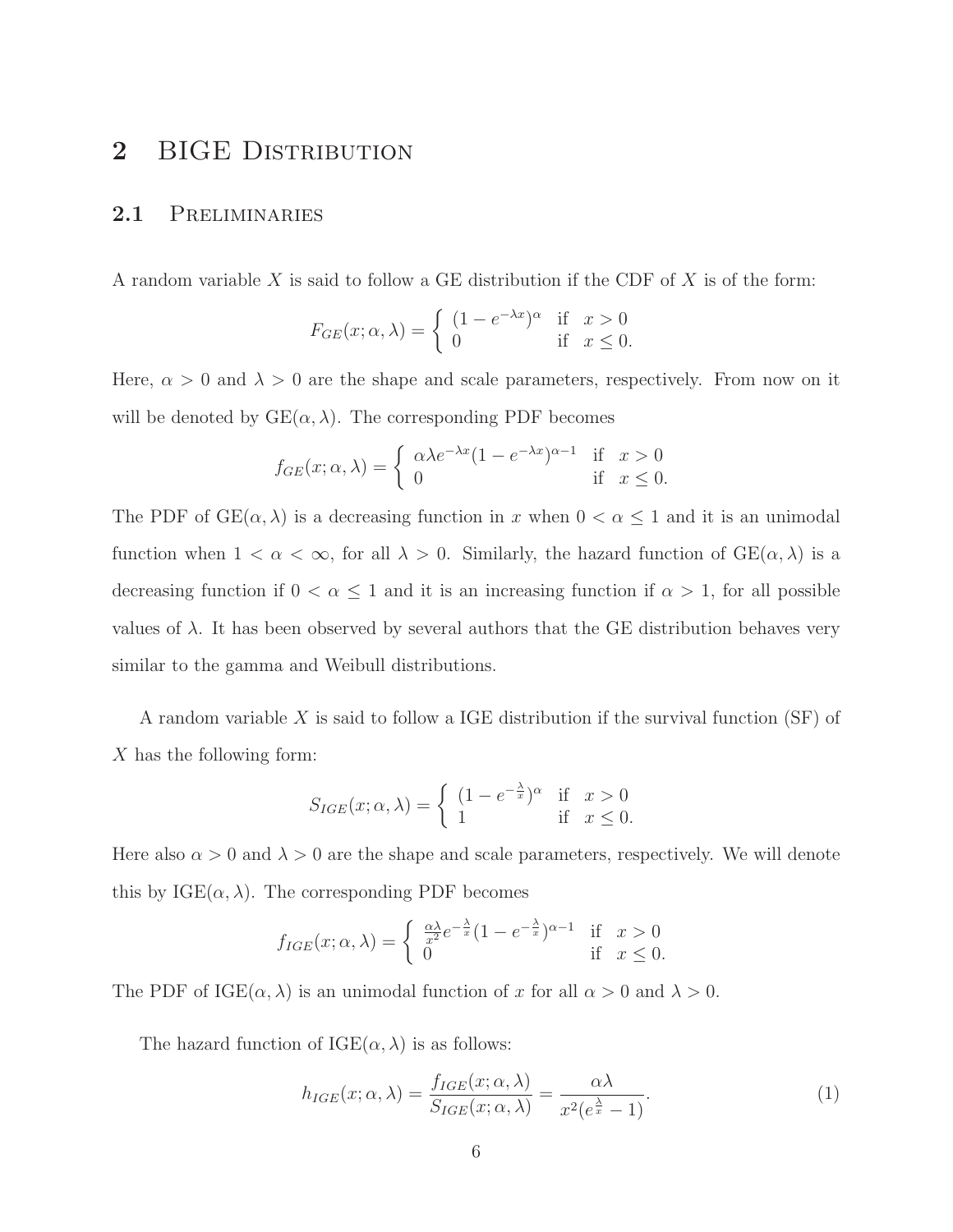It is clear that the shape of the hazard function does not depend on  $\alpha$  and  $\lambda$ . Hence, for  $\alpha$  $= 1$  and  $\lambda = 1$ ,

$$
\ln h_{IGE}(x; 1, 1) = -2\ln x - \ln(e^{\frac{1}{x}} - 1),
$$

and

$$
\frac{d}{dx}\ln h_{IGE}(x; 1, 1) = -\frac{1}{x} + \frac{1}{x^2(e^{\frac{1}{x}} - 1)} = 0
$$

has a unique solution. Therefore, the hazard function of an IGE distribution is an unimodal function for all possible values of  $\alpha$  and  $\lambda$ . It behaves very similarly to the inverse Weibull distribution. The PDFs and hazard functions of an IGE distribution for different parameters values are provided in Figure 1 and Figure 2, respectively. Now we will define BIGE distribution.

#### 2.2 BIGE DISTRIBUTION

Suppose U follows (∼) IGE( $\alpha_1, \lambda$ ),  $V \sim \text{GE}(\alpha_2, \lambda)$  and  $W \sim \text{GE}(\alpha_3, \lambda)$ , and they are independently distributed. If  $X = min{U, W}$  and  $Y = min{V, W}$ , then  $(X, Y)$  is said to have bivariate IGE (BIGE) distribution with parameters  $\alpha_1$ ,  $\alpha_2$ ,  $\alpha_3$  and  $\lambda$ . We will denote this by BIGE( $\alpha_1, \alpha_2, \alpha_3, \lambda$ ). It may be mentioned this BIGE distribution has the same interpretation as the shock model similar to the MOBE model. Here the shock appears following an IGE distribution, which can be heavy tailed.

The following results provide the joint SF and the joint PDF of BIGE( $\alpha_1, \alpha_2, \alpha_3, \lambda$ ).

THEOREM 2.1 Suppose  $(X, Y) \sim \text{BIGE}(\alpha_1, \alpha_2, \alpha_3, \lambda)$ , then the joint SF of X and Y for  $x > 0$  and  $y > 0$  becomes

$$
S_{X,Y}(x,y) = P(X > x, Y > y) = \begin{cases} (1 - e^{-\frac{\lambda}{x}})^{\alpha_1} (1 - e^{-\frac{\lambda}{y}})^{\alpha_2 + \alpha_3} & \text{if } 0 < x < y < \infty \\ (1 - e^{-\frac{\lambda}{x}})^{\alpha_1 + \alpha_3} (1 - e^{-\frac{\lambda}{y}})^{\alpha_2} & \text{if } 0 < y < x < \infty \\ (1 - e^{-\frac{\lambda}{x}})^{\alpha_1 + \alpha_2 + \alpha_3} & \text{if } 0 < x = y < \infty \end{cases}
$$

PROOF: It is trivial and it is omitted.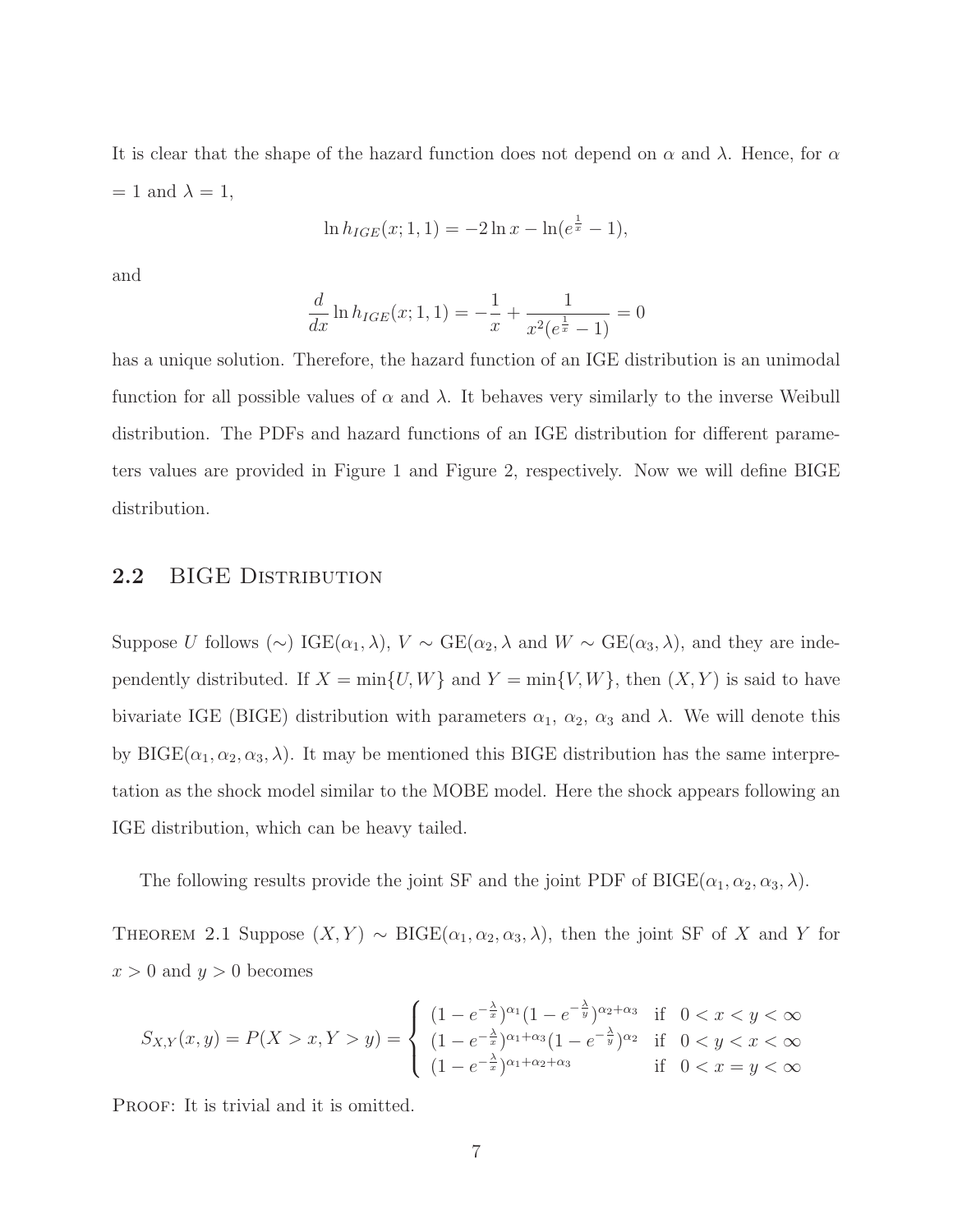We have the following unique decomposition of the joint  $SF$  of  $X$  and  $Y$ .

THEOREM 2.2 Suppose  $(X, Y) \sim \text{BIGE}(\alpha_1, \alpha_2, \alpha_3, \lambda)$ , then the joint SF of X and Y for  $x > 0$  and  $y > 0$  can be decomposed as follows:

$$
S_{X,Y}(x,y) = \frac{\alpha_1 + \alpha_2}{\alpha_1 + \alpha_2 + \alpha_3} S_{ac}(x,y) + \frac{\alpha_3}{\alpha_1 + \alpha_2 + \alpha_3} S_{si}(x,y).
$$

Here,

$$
S_{si}(x,y) = (1 - e^{-\frac{\lambda}{x}})^{\alpha_1 + \alpha_2 + \alpha_3}
$$

if  $x = y$ , zero, otherwise and

$$
S_{ac}(x,y) = \frac{\alpha_1 + \alpha_2 + \alpha_3}{\alpha_1 + \alpha_2} (1 - e^{-\frac{\lambda}{x}})^{\alpha_1} (1 - e^{-\frac{\lambda}{y}})^{\alpha_2} (1 - e^{-\frac{\lambda}{z}})^{\alpha_3} - \frac{\alpha_3}{\alpha_1 + \alpha_2} (1 - e^{-\frac{\lambda}{x}})^{\alpha_1 + \alpha_2 + \alpha_3},
$$

here  $z = \max\{x, y\}.$ 

PROOF: The proof is not difficult and it is omitted.

From Theorem 2.2, we can immediately obtain the joint PDF of  $X$  and  $Y$  as follows:

$$
f_{X,Y}(x,y) = \frac{\alpha_1 + \alpha_2}{\alpha_1 + \alpha_2 + \alpha_3} f_{ac}(x,y) + \frac{\alpha_3}{\alpha_1 + \alpha_2 + \alpha_3} f_{si}(z),
$$

where

$$
f_{ac}(x,y) = \frac{\alpha_1 + \alpha_2 + \alpha_3}{\alpha_1 + \alpha_2} \times \left\{ \begin{array}{lcl} f_{IGE}(x;\alpha_1,\lambda) f_{IGE}(y;\alpha_2+\alpha_3,\lambda) & \text{if} & 0 < x < y < \infty \\ f_{IGE}(x;\alpha_1+\alpha_3,\lambda) f_{IGE}(y;\alpha_2,\lambda) & \text{if} & 0 < y < x < \infty \end{array} \right.
$$

and

$$
f_{si}(z) = f_{IGE}(z; \alpha_1 + \alpha_2 + \alpha_3, \lambda).
$$

In Figure 3, we have provided the surface plots of the absolutely continuous part of the joint PDF of BIGE( $\alpha_1, \alpha_2, \alpha_3, \lambda$ ) distribution for different values of  $\alpha_1, \alpha_2$  and  $\alpha_3$  keeping  $\lambda = 1$ . It is observed that for all values of  $\alpha_1$ ,  $\alpha_2$  and  $\alpha_3$ , the joint PDF is an unimodal function.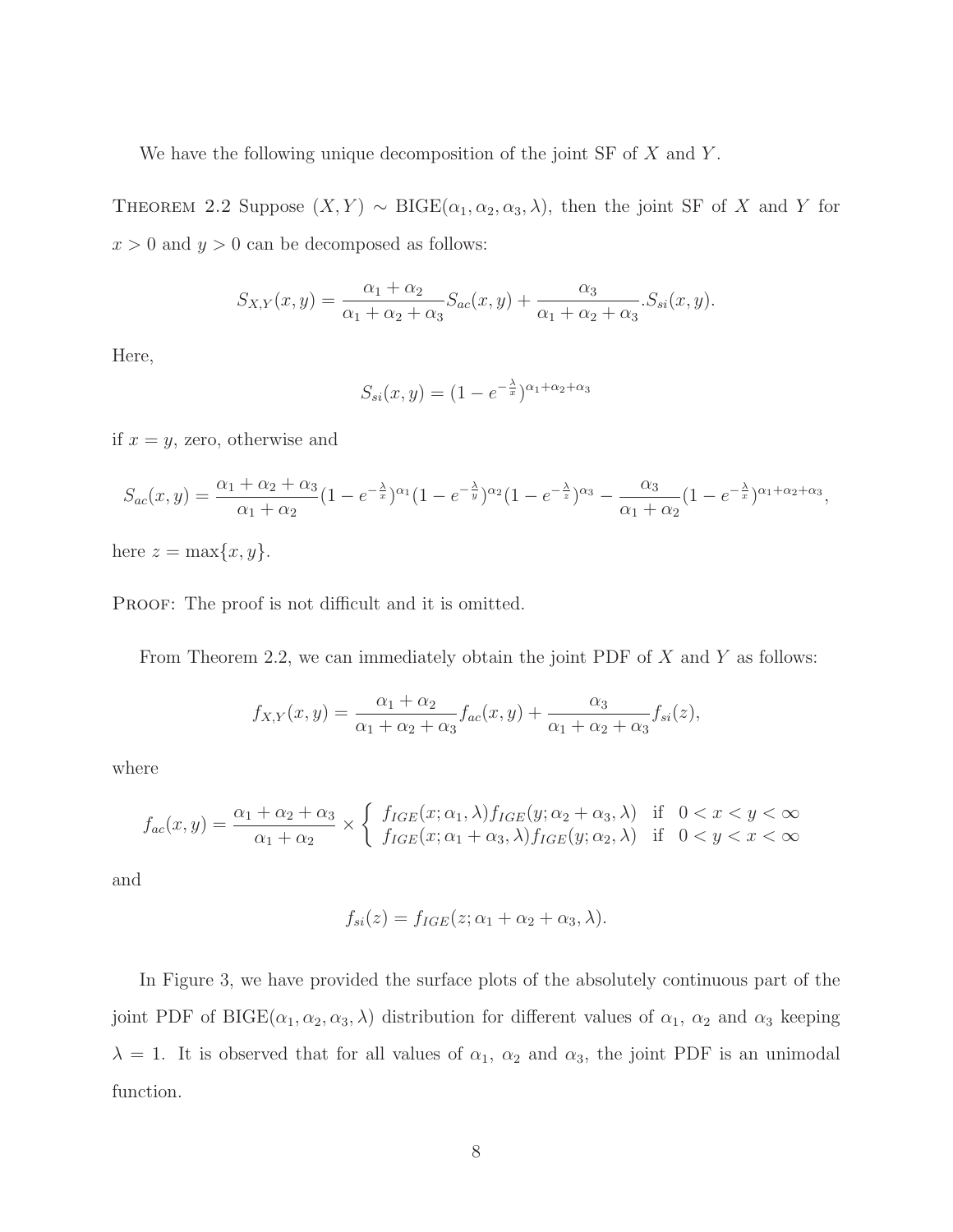It may be mentioned that the generation of a random sample from a given distribution is very important. It is needed to perform any simulation experiments. It is very simple to generate a random sample from a BIGE $(\alpha_1, \alpha_2, \alpha_3, \lambda)$ . The following algorithm can be used for that purpose.

ALGORITHM 1:

Step 1: Generate  $v_1, v_2$  and  $v_3$  independently from uniform  $(0, 1)$ .

Step 2: Compute  $u_1 = -\lambda(\ln(1-(1-v_1)^{1/\alpha_1}))^{-1}$ ,  $u_2 = -\lambda(\ln(1-(1-v_2)^{1/\alpha_2}))^{-1}$  and  $u_3 = -\lambda(\ln(1-(1-v_3)^{1/\alpha_3}))^{-1}.$ 

Step 3: Compute  $x = \min\{u_1, u_3\}$  and  $y = \min\{u_2, u_3\}$ . Then  $(x, y)$  is the required sample.

### 2.3 DIFFERENT PROPERTIES

In this section we provide different properties of the BIGE distribution. We provide the copula associated with the BIGE distribution. This can be useful for deriving several dependency measures and also dependency properties, see also Popović et al.  $|31|$  in this respect. It may be useful for developing inference procedures of the unknown parameters. This can have some independent interests also. The following results provide the marginals, the minimum and the stress-strength measure of a BIGE distribution.

THEOREM 2.3: Suppose  $(X, Y) \sim \text{BIGE}(\alpha_1, \alpha_2, \alpha_3, \lambda)$ , then

(a) 
$$
X \sim \text{IGE}(\alpha_1 + \alpha_3, \lambda)
$$
 and  $Y \sim \text{IGE}(\alpha_2 + \alpha_3, \lambda)$ .

(b) 
$$
\min\{X, Y\} \sim \text{IGE}(\alpha_1 + \alpha_2 + \alpha_3, \lambda).
$$

(c) 
$$
P(X < Y) = \frac{\alpha_1}{\alpha_1 + \alpha_2 + \alpha_3}.
$$

PROOF: It is not very difficult to prove. The details are avoided.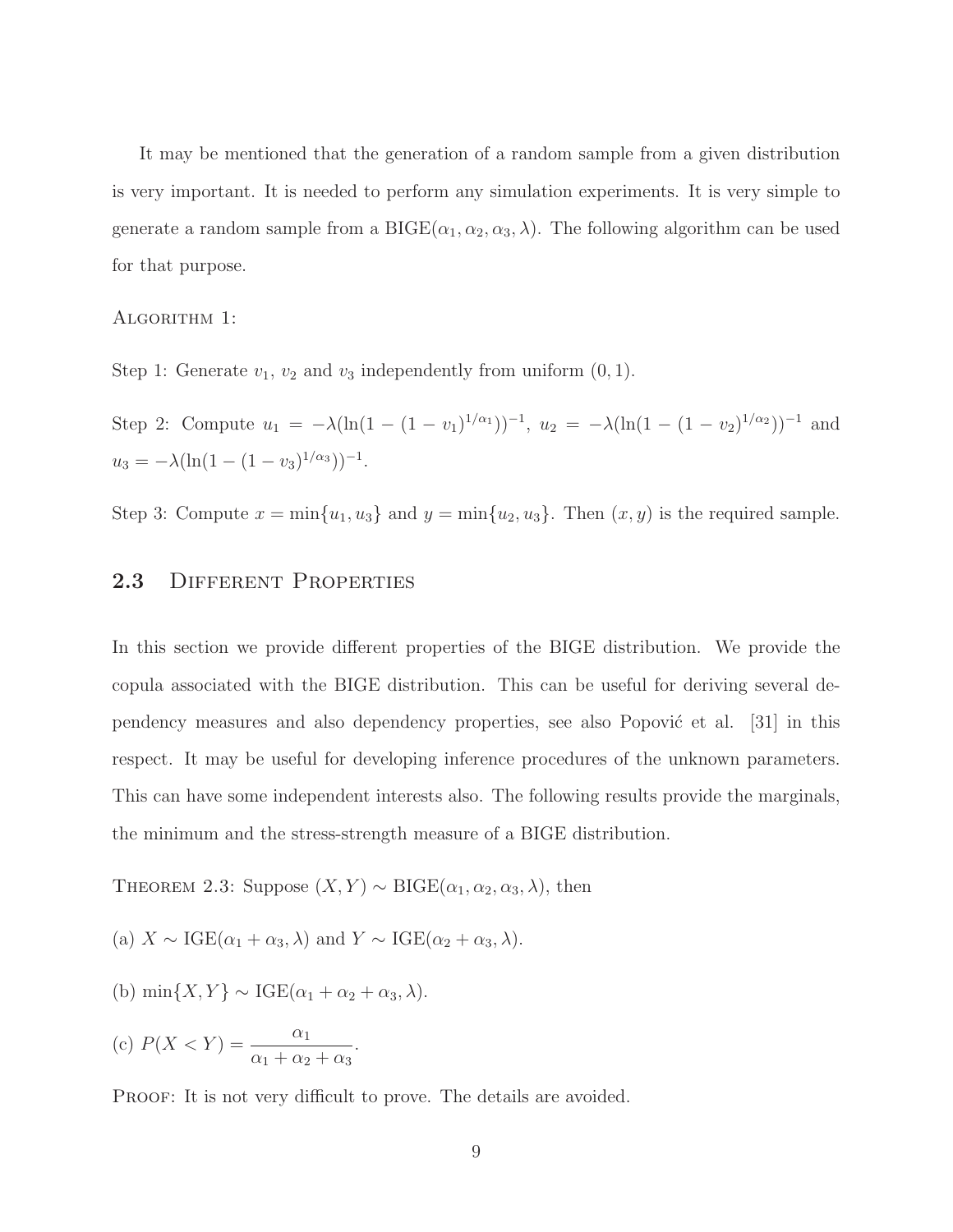Now we provide the copula associated with the BIGE distribution. In this case we work with the survival copula which will be easy to deal with, since the joint SF and also the marginal SFs are in convenient forms. It may be recalled that every bivariate survival function  $S_{X,Y}(x, y)$ , with continuous marginal SFs  $S_X(x)$  and  $S_Y(y)$ , corresponds a unique  $C : [0,1] \times [0,1] \to [0,1]$ , called a copula such that for all  $(x, y) \in (-\infty, \infty) \times (-\infty, \infty)$ ,

$$
S_{X,Y}(x,y) = C(S_X(x), S_Y(y)),
$$

see Nelsen [28]. Moreover, in this case the unique copula  $C$  can be obtained as

$$
C(u, v) = S_{X,Y}(S_X^{-1}(u), S_Y^{-1}(v)),
$$

for  $0 < u, v < 1$ . If  $(X, Y) \sim \text{BIGE}(\alpha_1, \alpha_2, \alpha_3, \lambda)$ , then the corresponding survival copula function for  $0 < u, v < 1$  becomes

$$
C(u, v) = \begin{cases} u^{1-\beta_1}v & \text{if } u^{\beta_1} \ge v^{\beta_2} \\ uv^{1-\beta_2} & \text{if } u^{\beta_1} > v^{\beta_2}, \end{cases}
$$

here  $\beta_1 =$  $\alpha_3$  $\alpha_1 + \alpha_3$ and  $\beta_2 =$  $\alpha_3$  $\frac{a_3}{\alpha_2 + \alpha_3}$ . The above copula is the well known Marshall-Olkin copula, see Nelsen [28]. Therefore, it immediately follows that for a  $BIGE(\alpha_1, \alpha_2, \alpha_3, \lambda)$  distribution, the Kendall's  $\tau$  and Spearman's  $\rho$  become  $\frac{\beta_1 \beta_2}{\beta_2 \beta_3}$  $\beta_1 - \beta_1\beta_2 + \beta_2$ and  $\frac{3\beta_1\beta_2}{2\beta_1\beta_2}$  $\frac{3\beta_1 - \beta_1\beta_2}{2\beta_1 - \beta_1\beta_2 + 2\beta_2},$ respectively. Using the copula other dependency properties can be easily established.

### 3 Maximum Likelihood Estimators

In this section we develop the ML estimators of the unknown parameters based on a random sample of size *n* from a BIGE( $\alpha_1, \alpha_2, \alpha_3, \lambda$ ). It is assumed that we have the following data

$$
\mathcal{D} = \{(x_1,y_1),\ldots,(x_n,y_n)\}.
$$

We use the following notations:

$$
I_1 = \{i : x_i < y_i\}, \quad I_2 = \{i; x_i > y_i\}, \quad I_3 = \{i; x_i = y_i = v_i\}, \quad I = I_1 \cup I_2 \cup I_3,
$$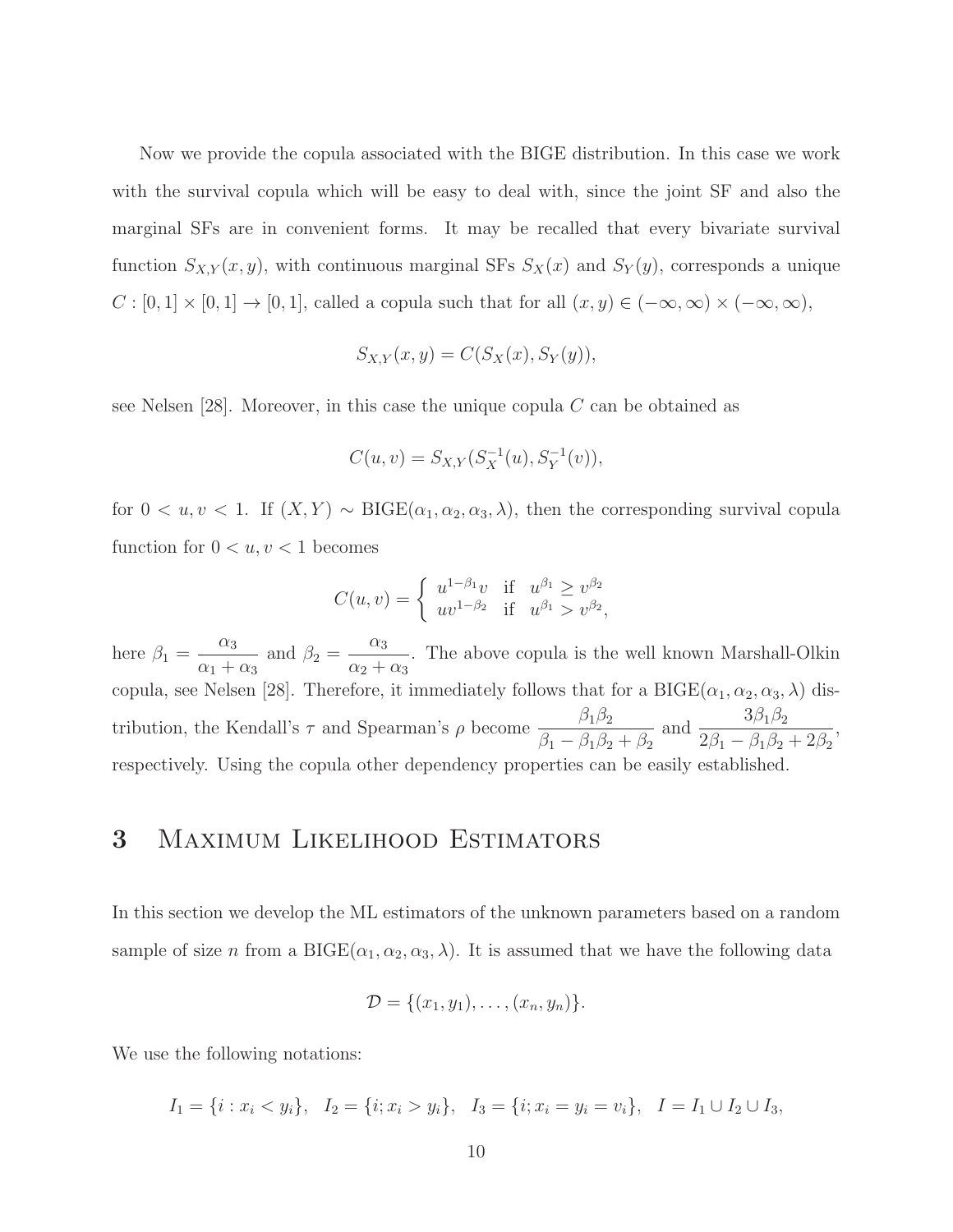$$
|I_1| = n_1, |I_2| = n_2, |I_3| = n_3.
$$

Based on the observations, the log-likelihood function can be written as

$$
l(\alpha_1, \alpha_2, \alpha_3, \lambda | \mathcal{D}) = \sum_{i \in I_1} \{ \ln f_{IGE}(x_i; \alpha_1, \lambda) + \ln f_{IGE}(y_i; \alpha_2 + \alpha_3, \lambda) \} + \sum_{i \in I_2} \{ \ln f_{IGE}(x_i; \alpha_1 + \alpha_3, \lambda) + \ln f_{IGE}(y_i; \alpha_2, \lambda) \} + n_3(\ln \alpha_3 - \ln(\alpha_1 + \alpha_2 + \alpha_3)) + \sum_{i \in I_3} \ln f_{IGE}(v_i; \alpha_1 + \alpha_2 + \alpha_3, \lambda) = n \ln \lambda + n_1 \ln \alpha_1 + n_1 \ln(\alpha_2 + \alpha_3) + n_2 \ln(\alpha_1 + \alpha_3) + n_2 \ln \alpha_2 + n_3 \ln \alpha_3 - \lambda \left\{ \sum_{i \in I_1 \cup I_2} (x_i^{-1} + y_i^{-1}) + \sum_{i \in I_3} v_i^{-1} \right\} + \alpha_1 \left\{ \sum_{i \in I_1} \ln(1 - e^{-\frac{\lambda}{x_i}}) + \sum_{i \in I_2} \ln(1 - e^{-\frac{\lambda}{x_i}}) + \sum_{i \in I_3} \ln(1 - e^{-\frac{\lambda}{v_i}}) \right\} + \alpha_2 \left\{ \sum_{i \in I_1} \ln(1 - e^{-\frac{\lambda}{y_i}}) + \sum_{i \in I_2} \ln(1 - e^{-\frac{\lambda}{y_i}}) + \sum_{i \in I_3} \ln(1 - e^{-\frac{\lambda}{v_i}}) \right\} + \alpha_3 \left\{ \sum_{i \in I_1} \ln(1 - e^{-\frac{\lambda}{y_i}}) + \sum_{i \in I_2} \ln(1 - e^{-\frac{\lambda}{x_i}}) + \sum_{i \in I_3} \ln(1 - e^{-\frac{\lambda}{v_i}}) \right\} - \sum_{i \in I_1 \cup I_2} \ln(1 - e^{-\frac{\lambda}{x_i}}) - \sum_{i \in I_1 \cup I_2} \ln(1 - e^{-\frac{\lambda}{y_i}}) - \sum_{i \in I_3} \ln(1 - e^{-\frac{\lambda}{y_i}}).
$$

Therefore, the MLEs of the unknown parameters can be obtained by maximizing the loglikelihood function  $l(\alpha_1, \alpha_2, \alpha_3, \lambda | \mathcal{D})$  with respect to the unknown parameters. It is a four dimensional optimization problem, and it can be obtained by solving four non-linear equations simultaneously. Clearly, it cannot be obtained in explicit forms. One needs to use some numerical procedure to obtain these solutions. Moreover, it will be iterative in nature. Therefore, very good initial estimates are needed for any iterative procedure to converge. To avoid that we propose to use EM algorithm to compute the MLEs. We treat this problem as a missing value problem. The basic idea is as follows.

Suppose instead of observing only  $(X, Y)$ , we also observe a random vector  $(\Delta_1, \Delta_2)$ indicting the associated  $U, V$  and  $W$ , where  $U, V$  and  $W$  are same as defined before, as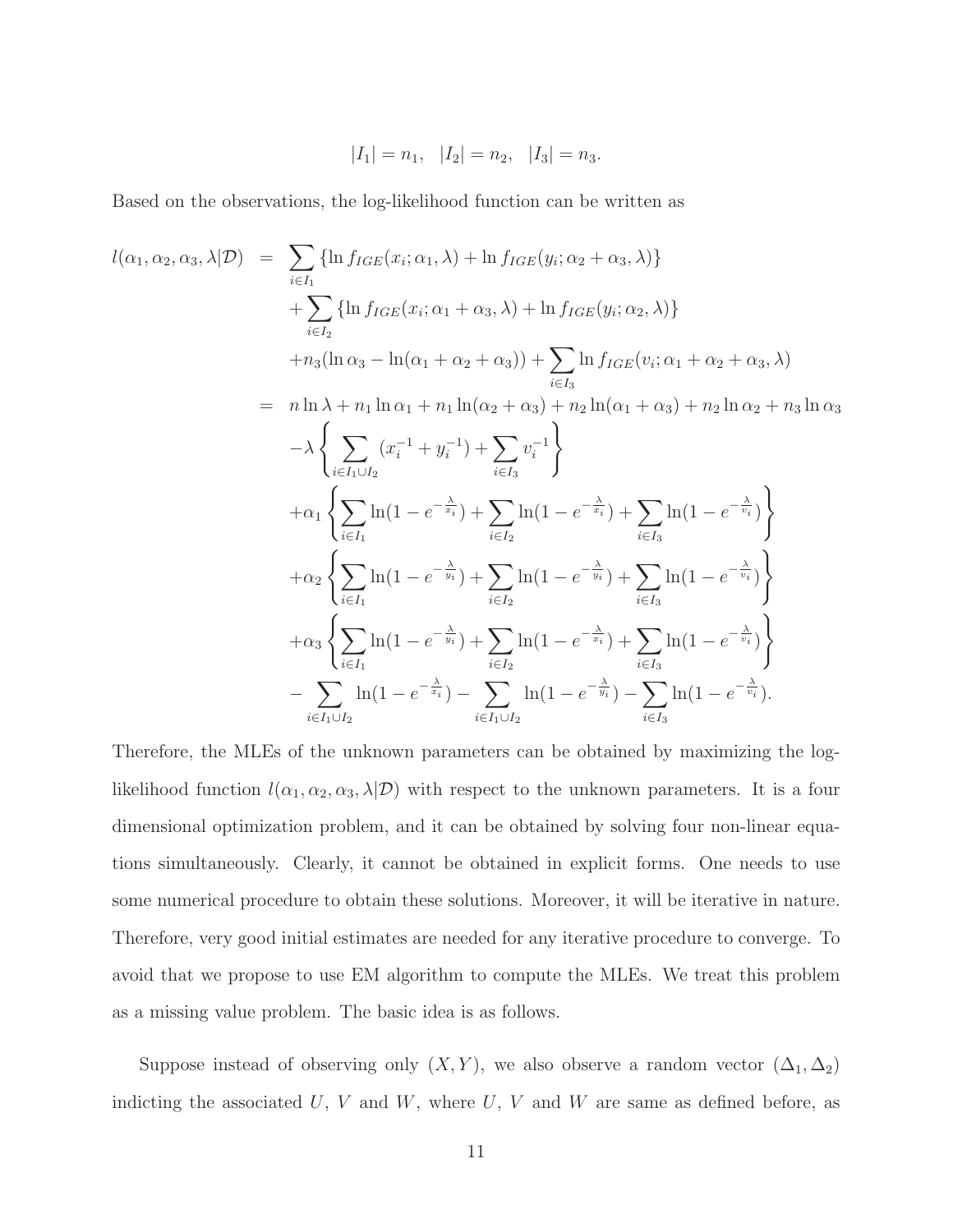follows:

Case 1 ( $X < Y$ ):  $\Delta_1 = 1$  and

$$
\Delta_2 = \begin{cases} 2 & \text{if } Y = V \\ 3 & \text{if } Y = W. \end{cases}
$$

Case 2 (*X* > *Y*):  $\Delta_2 = 2$  and

$$
\Delta_1 = \begin{cases} 1 & \text{if } X = U \\ 3 & \text{if } X = W. \end{cases}
$$

Case 3 (*X* = *Y*):  $\Delta_1 = \Delta_2 = 3$ .

Now we will provide the likelihood contribution of the complete data  $(x, y, \delta_1, \delta_2)$  for different cases. Note that if  $x < y$ , then the log-likelihood contribution of  $(x, y, 1, 2)$  is

$$
\ln f_{IGE}(x; \alpha_1, \lambda) + \ln f_{IGE}(y; \alpha_2, \lambda) + \ln S_{IGE}(y; \alpha_3, \lambda)
$$

and of  $(x, y, 1, 3)$  is

$$
\ln f_{IGE}(x; \alpha_1, \lambda) + \ln f_{IGE}(y; \alpha_3, \lambda) + \ln S_{IGE}(y; \alpha_2, \lambda).
$$

If  $x > y$ , then the log-likelihood contribution of  $(x, y, 1, 2)$  is

$$
\ln f_{IGE}(x; \alpha_1, \lambda) + \ln f_{IGE}(y; \alpha_2, \lambda) + \ln S_{IGE}(x; \alpha_3, \lambda)
$$

and of  $(x, y, 3, 2)$  is

$$
\ln f_{IGE}(x; \alpha_3, \lambda) + \ln f_{IGE}(y; \alpha_3, \lambda) + \ln S_{IGE}(x; \alpha_1, \lambda).
$$

If  $x = y$ , then the log-likelihood contribution of  $(x, x, 3, 3)$  is

$$
\ln f_{IGE}(x; \alpha_3, \lambda) + \ln S_{IGE}(x; \alpha_1, \lambda) + \ln S_{IGE}(x; \alpha_2, \lambda).
$$

It can be easily checked that if  $(\Delta_1, \Delta_2)$  is also known, the MLEs of the unknown parameters can be obtained by solving only one non-linear equation. Therefore, for the 'complete' data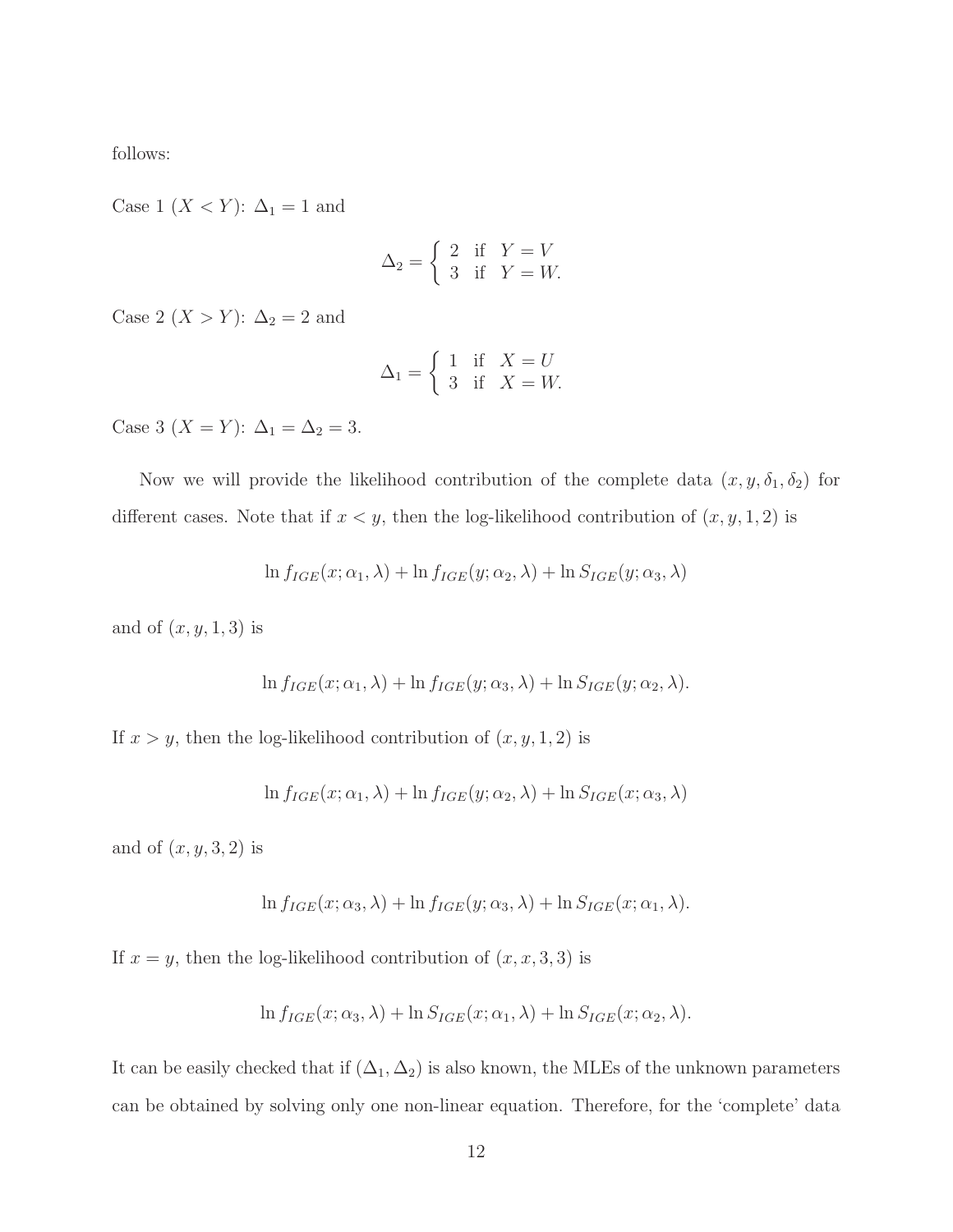set  $\{(x_i, y_i, \delta_{1i}, \delta_{2i}); i = 1, \ldots, n\}$ , the MLEs of the unknown parameters can be obtained by solving one non-linear equation instead of solving four non-linear equations simultaneously as we have seen before, and that is the main motivation of the proposed EM algorithm.

We need the following discussions for further development. Let us consider Table 2 which provides different configuration of  $X, Y$  and the associate configuration of  $U, V$  and  $W$ . It will help us to understand which variables are missing and with what probability?

| Set            | Relation       | Possible         | Observed       | Conditional                           | Missing |
|----------------|----------------|------------------|----------------|---------------------------------------|---------|
|                | <b>Between</b> | Configuration of | Variable       | Probability                           |         |
|                | $X$ and $Y$    | U, V, W          |                |                                       |         |
|                |                |                  |                |                                       |         |
| $I_1$          | X < Y          | U < V < W        | $U=X, V=Y$     | $\alpha_2$<br>$(\alpha_2+\alpha_3)$   | W       |
|                |                | U < W < V        | $U = X, W = Y$ | $\alpha_3$<br>$(\alpha_2+\alpha_3)$   | V       |
| I <sub>2</sub> | Y < X          | V < U < W        | $V = Y, U = X$ | $\alpha_1$<br>$(\alpha_1+\alpha_3)$   | W       |
|                |                | V < W < U        | $V = Y, W = X$ | $\alpha_3$<br>$(\alpha_1 + \alpha_3)$ | U       |
| $I_3$          | $X = Y$        | W < U < V        | $W = X = Y$    | $\alpha_1$<br>$(\alpha_1 + \alpha_2)$ | U, V    |
|                |                | W < V < U        | $W = X = Y$    | $(\alpha_1 + \alpha_2)$               | U, V    |

Table 1: Possible configuration and Missing Variables.

Now we can define the EM algorithm. Let us define the estimates of  $\alpha_1$ ,  $\alpha_2$ ,  $\alpha_3$  and  $\lambda$ at the k-th stage of the EM algorithm as  $\alpha_1^{(k)}$  $\binom{k}{1}$ ,  $\alpha_2^{(k)}$  $\binom{k}{2}$ ,  $\alpha_3^{(k)}$  $\lambda^{(k)}$ , respectively. Let us also define

$$
a^{(k)} = \frac{\alpha_2^{(k)}}{\alpha_2^{(k)} + \alpha_3^{(k)}}
$$
 and  $b^{(k)} = \frac{\alpha_1^{(k)}}{\alpha_1^{(k)} + \alpha_3^{(k)}}$ ,

 $\Theta = (\alpha_1, \alpha_2, \alpha_3, \lambda)$  and  $\Theta^{(k)} = (\alpha_1^{(k)})$  $\binom{k}{1}$ ,  $\alpha_2^{(k)}$  $_{2}^{(k)}, \alpha_{3}^{(k)}$  $\mathcal{L}_{3}^{(k)}$ ,  $\lambda^{(k)}$ ). At the 'E'-step, the 'pseudo' loglikelihood function can be obtained as the expected log-likelihood function, and it can be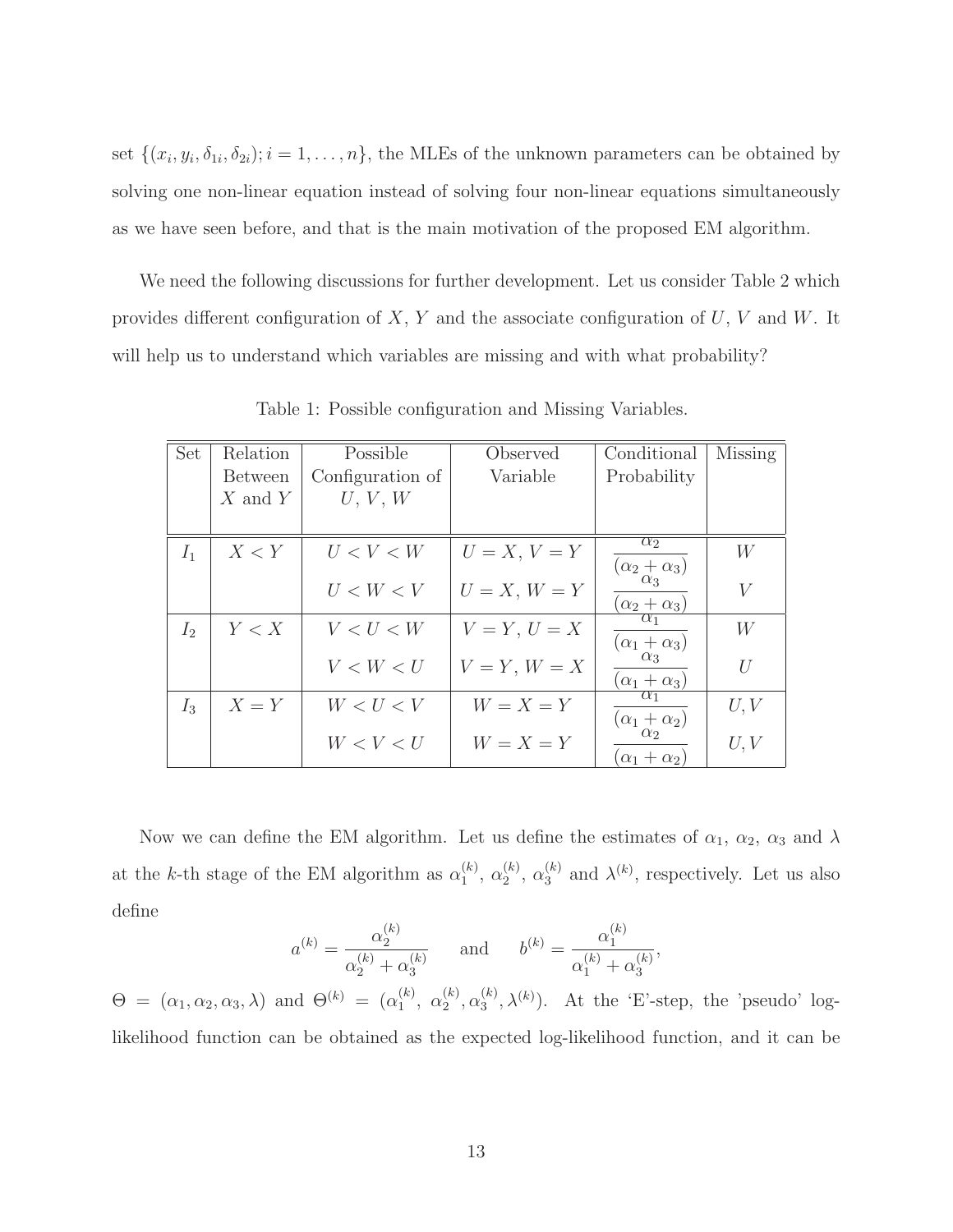written as

$$
l_{p}(\Theta|\Theta^{(k)}) = a^{(k)} \left[ \sum_{i \in I_{1}} \ln f_{IGE}(x_{i}; \alpha_{1}, \lambda) + \sum_{i \in I_{1}} \ln f_{IGE}(y_{i}; \alpha_{2}, \lambda) + \sum_{i \in I_{1}} \ln S_{IGE}(y_{i}; \alpha_{3}, \lambda) \right] +
$$
  
\n
$$
(1 - a^{(k)}) \left[ \sum_{i \in I_{1}} \ln f_{IGE}(x_{i}; \alpha_{1}, \lambda) + \sum_{i \in I_{1}} \ln f_{IGE}(y_{i}; \alpha_{3}, \lambda) + \sum_{i \in I_{1}} \ln S_{IGE}(y_{i}; \alpha_{2}, \lambda) \right] +
$$
  
\n
$$
b^{(k)} \left[ \sum_{i \in I_{2}} \ln f_{IGE}(x_{i}; \alpha_{1}, \lambda) + \sum_{i \in I_{2}} \ln f_{IGE}(y_{i}; \alpha_{2}, \lambda) + \sum_{i \in I_{2}} \ln S_{IGE}(x_{i}; \alpha_{3}, \lambda) \right] +
$$
  
\n
$$
(1 - b^{(k)}) \left[ \sum_{i \in I_{2}} \ln f_{IGE}(x_{i}; \alpha_{3}, \lambda) + \sum_{i \in I_{2}} \ln f_{IGE}(y_{i}; \alpha_{2}, \lambda) + \sum_{i \in I_{2}} \ln S_{IGE}(x_{i}; \alpha_{1}, \lambda) \right] +
$$
  
\n
$$
\left[ \sum_{i \in I_{3}} \ln f_{IGE}(z_{i}; \alpha_{3}, \lambda) + \sum_{i \in I_{3}} \ln S_{IGE}(x_{i}; \alpha_{1}, \lambda) + \sum_{i \in I_{3}} \ln S_{IGE}(y_{i}; \alpha_{2}, \lambda) \right]
$$
  
\n
$$
= (n_{1} + b^{(k)}n_{2}) \ln \alpha_{1} + \alpha_{1} \sum_{i \in I_{1}} \ln(1 - e^{-\frac{\lambda}{\alpha_{i}}}) + (n_{2} + a^{(k)}n_{1}) \ln \alpha_{2} +
$$
  
\n
$$
\alpha_{2} \sum_{i \in I_{1}} \ln(1 - e^{-\frac{\lambda}{y_{i}}}) + \sum_{i \in I_{2}} \ln(1 - e^{-\frac{\lambda}{x_{i}}}) + \sum_{i \in I_{3}} \ln(1 - e^{-\frac{\lambda}{x_{i}}}) + \sum_{i
$$

At the 'M'-step  $\Theta^{(k+1)}$  can be obtained by maximizing (2) with respect to  $\Theta$ . Note that for a fixed  $\lambda,$ 

$$
\alpha_1^{(k+1)}(\lambda) = \frac{n_1 + b^{(k)}n_2}{\sum_{i \in I} \ln(1 - e^{-\frac{\lambda}{x_i}})}, \quad \alpha_2^{(k+1)}(\lambda) = \frac{n_2 + a^{(k)}n_1}{\sum_{i \in I} \ln(1 - e^{-\frac{\lambda}{y_i}})},
$$

$$
\alpha_3^{(k+1)}(\lambda) = \frac{n_1(1 - a^{(k)}) + n_2(1 - b^{(k)}) + n_3}{\sum_{i \in I_2} \ln(1 - e^{-\frac{\lambda}{x_i}}) + \sum_{i \in I_1} \ln(1 - e^{-\frac{\lambda}{y_i}}) + \sum_{i \in I_3} \ln(1 - e^{-\frac{\lambda}{z_i}})},
$$

maximize (2).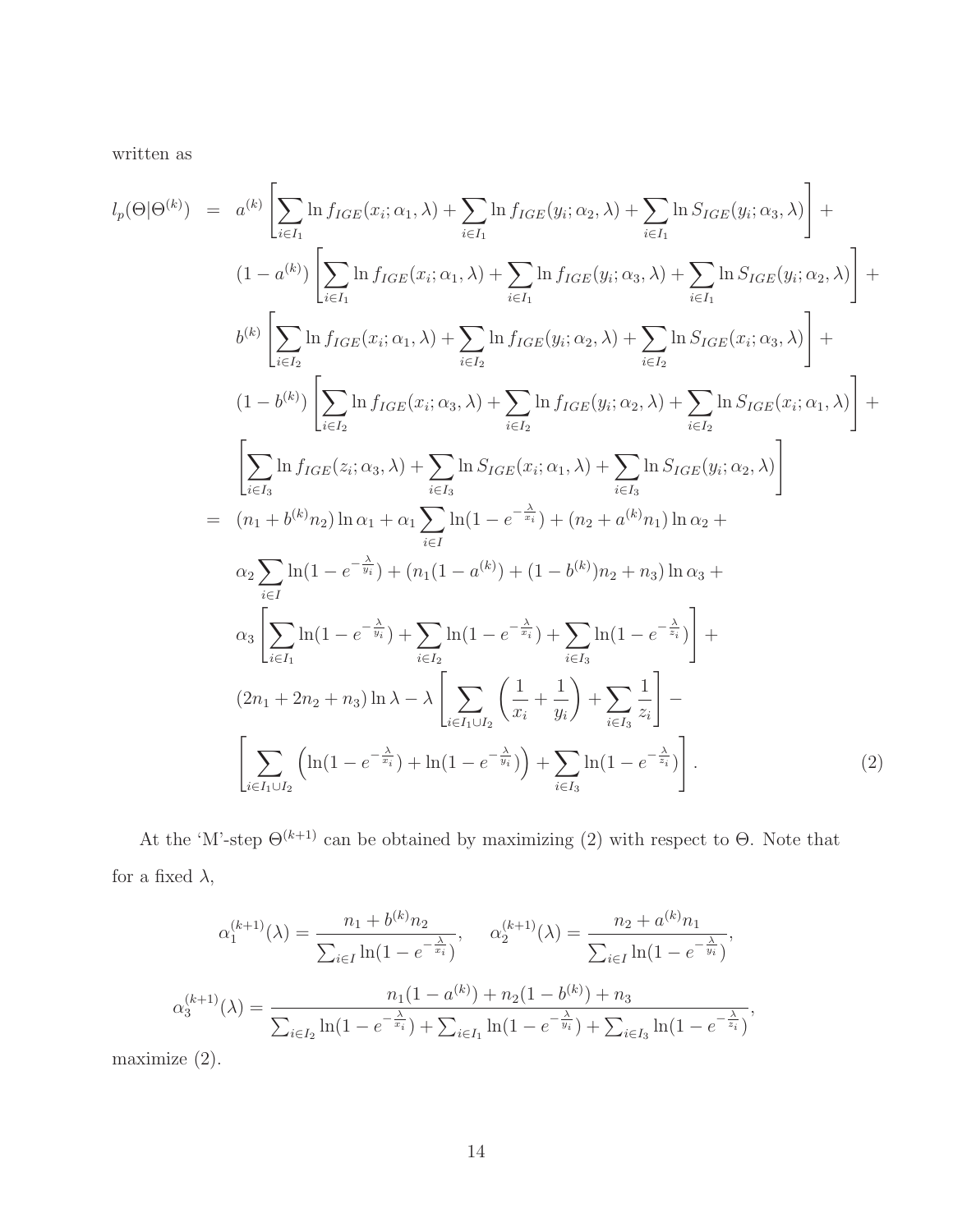Hence,  $\lambda^{(k+1)}$  which maximizes (2) can be obtained by  $\lambda^{(k+1)} = \arg \max g(\lambda)$ , where

$$
g(\lambda) = (n_1 + b^{(k)}n_2) \ln \alpha_1^{(k+1)}(\lambda) + (n_2 + a^{(k)}n_1) \ln \alpha_2^{(k+1)}(\lambda) + (n_1(1 - a^{(k)}) + (1 - b^{(k)})n_2 + n_3) \ln \alpha_3^{(k+1)}(\lambda) + (2n_1 + 2n_2 + n_3) \ln \lambda - \lambda \left[ \sum_{i \in I_1 \cup I_2} \left( \frac{1}{x_i} + \frac{1}{y_i} \right) + \sum_{i \in I_3} \frac{1}{z_i} \right] - \left[ \sum_{i \in I_1 \cup I_2} \left( \ln(1 - e^{-\frac{\lambda}{x_i}}) + \ln(1 - e^{-\frac{\lambda}{y_i}}) \right) + \sum_{i \in I_3} \ln(1 - e^{-\frac{\lambda}{z_i}}) \right].
$$
 (3)

Hence,

$$
\alpha_1^{(k+1)} = \alpha_1^{(k+1)}(\lambda^{(k+1)}), \quad \alpha_2^{(k+1)} = \alpha_2^{(k+1)}(\lambda^{(k+1)}), \quad \alpha_3^{(k+1)} = \alpha_3^{(k+1)}(\lambda^{(k+1)}).
$$
 (4)

Therefore, the following algorithm can be used for the implementation of the EM algorithm at the  $k$ -th stage.

#### EM Algorithm

Step 1: Suppose at the k-th stage the estimates of  $\alpha_1$ ,  $\alpha_2$  and  $\alpha_3$ , are  $\alpha_1^{(k)}$  $\binom{k}{1}$ ,  $\alpha_2^{(k)}$  $\binom{k}{2}$  and  $\alpha_3^{(k)}$  $\frac{(\kappa)}{3},$ respectively.

Step 2: Find the value of  $\lambda$  so that it maximizes (3), say  $\lambda^{(k+1)}$ .

Step 3: Compute  $\alpha_1^{(k)}$  $\binom{k}{1}, \ \alpha_2^{(k)}$  $\binom{k}{2}$  and  $\alpha_3^{(k)}$  $_{3}^{(\kappa)}$ , using (4).

Step 4: Check the convergence, if it does not converge go back to Step 1 and replace  $k$  by  $k+1.$ 

D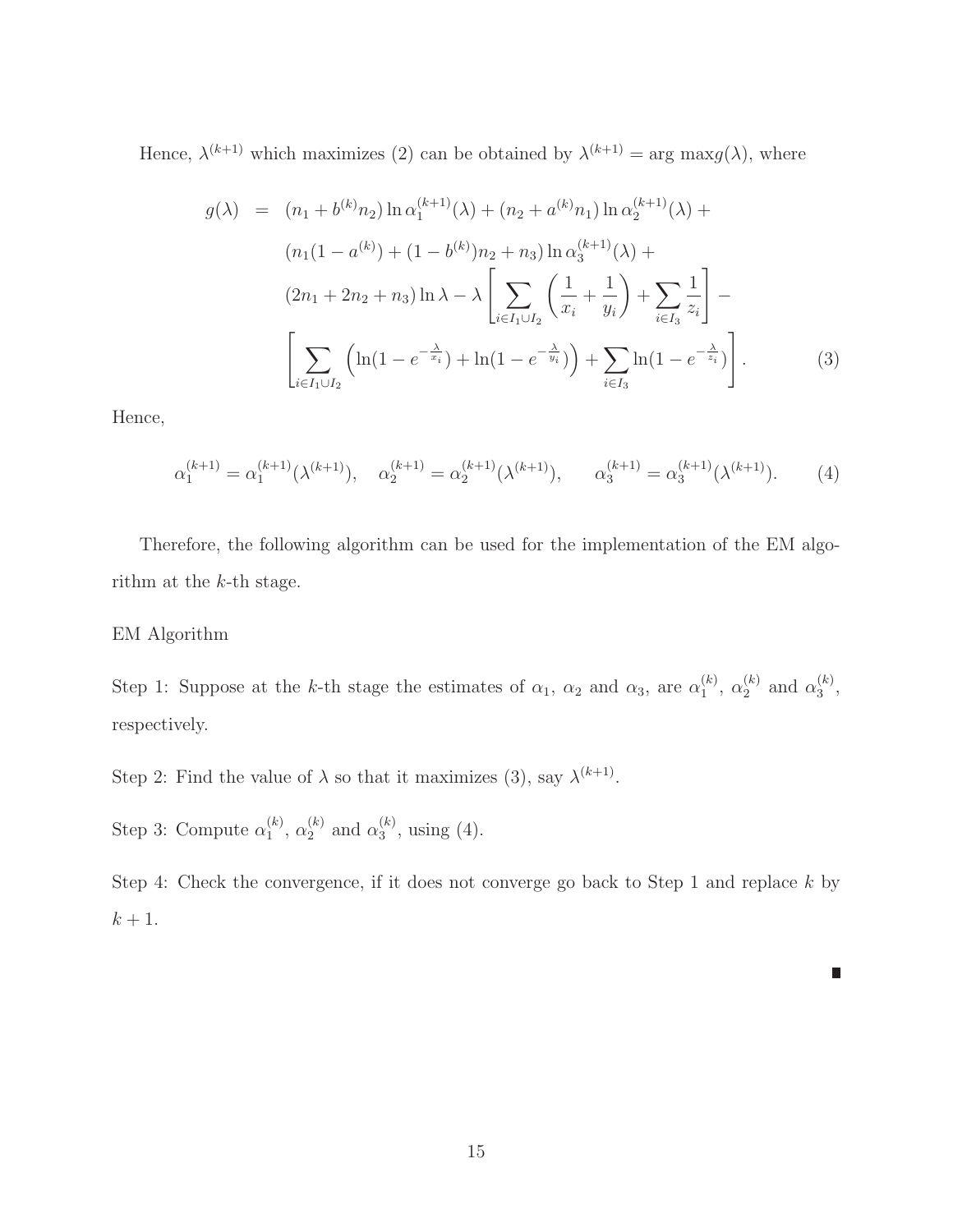# 4 SIMULATIONS AND DATA ANALYSIS

#### 4.1 Simulations

In this section we present some simulation results to show how the proposed EM algorithm behaves in practice. We have used different sets of parameter values and different sample sizes. In all cases we have used the EM algorithm as proposed in the previous section, and we have stopped the iteration whenever the difference between two consecutive 'pseudo' log-likelihood values is less than 10<sup>-6</sup>. We have used two different sets of parameter values namely: Set 1:  $(\alpha_1, \alpha_2, \alpha_3, \lambda) = (2.0, 2.0, 2.0, 1.0)$  and Set 2:  $(\alpha_1, \alpha_2, \alpha_3, \lambda) = (0.5, 0.5, 0.5, 1)$ and four different sample sizes: 25, 50, 75, 100. In each case we have calculated the estimates of the unknown parameters and replicate 1000 times, and report the average estimates and the square root of the mean squared errors (SMSE).

| $n_{\rm}$ | $\alpha_1$ | $\alpha_2$ | $\alpha_3$ |          |
|-----------|------------|------------|------------|----------|
|           |            |            |            |          |
| 25        | 2.3530     | 2.3140     | 2.3364     | 1.0596   |
|           | (1.1295)   | (1.0927)   | (1.0210)   | (0.1814) |
| 50        | 1.1802     | 2.0519     | 2.1570     | 1.0308   |
|           | (0.6618)   | (0.6638)   | (0.6096)   | (0.1226) |
| 75        | 2.1172     | 2.1065     | 2.1054     | 1.0193   |
|           | (0.4954)   | (0.5323)   | (0.4482)   | (0.0952) |
| 100       | 2.0867     | 2.0761     | 2.0776     | 1.0143   |
|           | (0.4190)   | (0.4278)   | (0.3757)   | (0.0803) |

Table 2: Average estimates and SMSEs of the MLEs: Set 1.

Some of the points are quite clear from Tables 2 and 3. In both the cases it is observed that the average biases and SMSE decrease as the sample size increases. It verifies the consistency properties of the MLEs. It is observed in all the cases the EM algorithm converges within 20 steps. It shows that the EM algorithm works quite well. We have also tried with different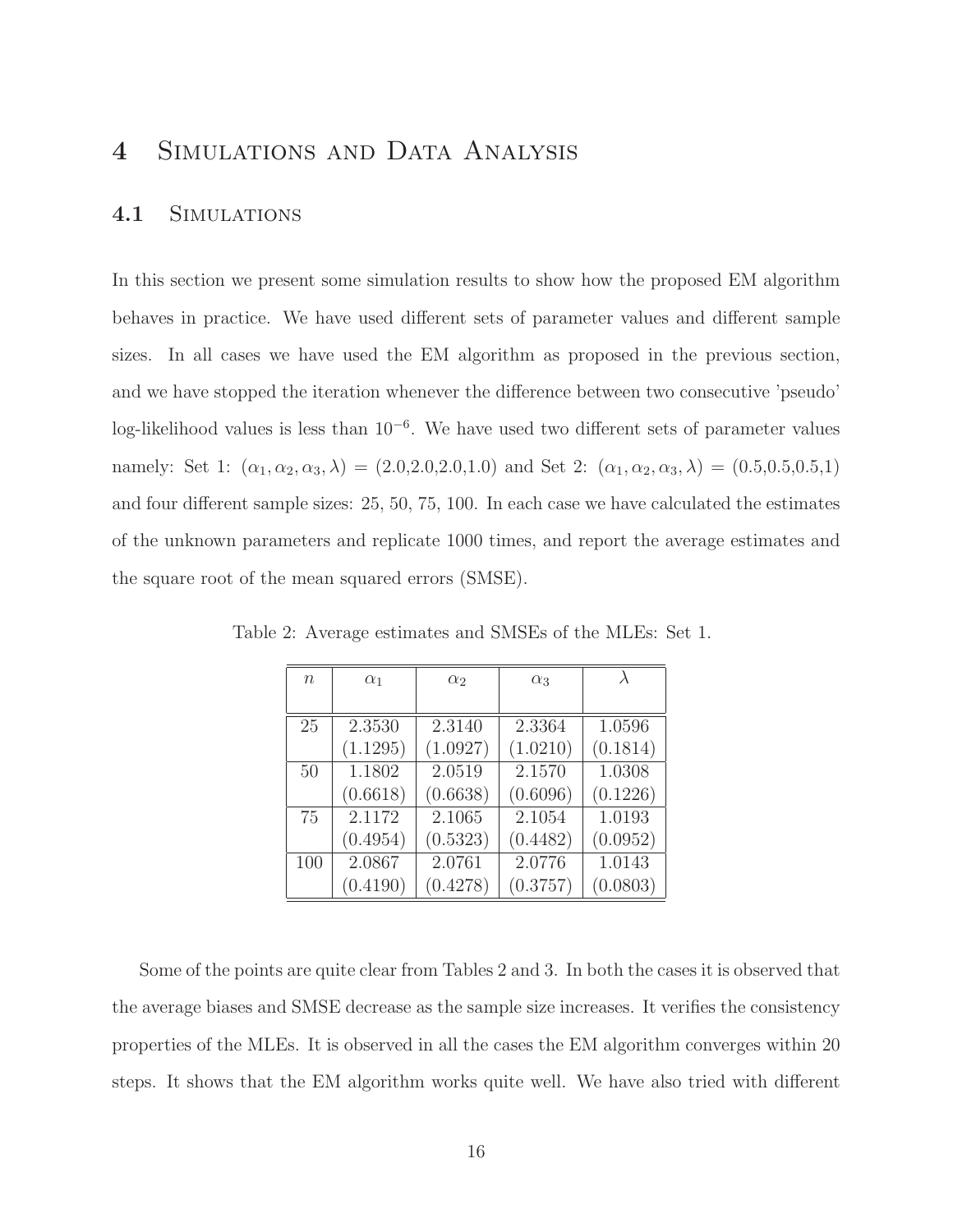| $\boldsymbol{n}$ | $\alpha_1$ | $\alpha_2$ | $\alpha_3$ |          |
|------------------|------------|------------|------------|----------|
|                  |            |            |            |          |
| 25               | 0.5524     | 0.5429     | 0.5518     | 1.0780   |
|                  | (0.2140)   | (0.2106)   | (0.1964)   | (0.2342) |
| 50               | 0.5302     | 0.5225     | 0.5250     | 1.0434   |
|                  | (0.1376)   | (0.1375)   | (0.1235)   | (0.1652) |
| 75               | 0.5204     | 0.5158     | 0.5182     | 1.0281   |
|                  | (0.1044)   | (0.1133)   | (0.0955)   | (0.1294) |
| 100              | 0.5152     | 0.5124     | 0.5133     | 1.0206   |
|                  | (0.0898)   | (0.0915)   | (0.0799)   | (0.1090) |

Table 3: Average estimates and SMSEs of the MLEs: Set 2.

initial guesses, and it is observed that it converges to the same point. It indicates that the EM algorithm converges to the global maximum rather than the local maximum.

### 4.2 DATA ANALYSIS

In this section we have analyzed one bivariate data set with ties. The data set was originally obtained from Meintanis [26] and it is presented in Table 1. The main purpose of this data analysis is to verify how the proposed model and the proposed EM algorithm work in practice. The data represent the football (soccer) data where at least one goal scored by the home team and at least one goal scored directly from a penalty kick, foul kick or any other direct kick (all of them together will be called as kick goal) by any team have been considered. Here X represents the time in minutes of the first kick goal scored by any team and Y represents the first goal of any type scored by the home team. It may be noted that in this case all possibilities are open. For example  $X < Y$  indicates that a kick goal has been scored by the opponent and it has been scored before the home team has scored any goal. Similarly,  $Y \leq X$  means the home team has scored the first goal before any kick goal by either team has been scored. Similarly,  $X = Y$  means the first goal scored by the home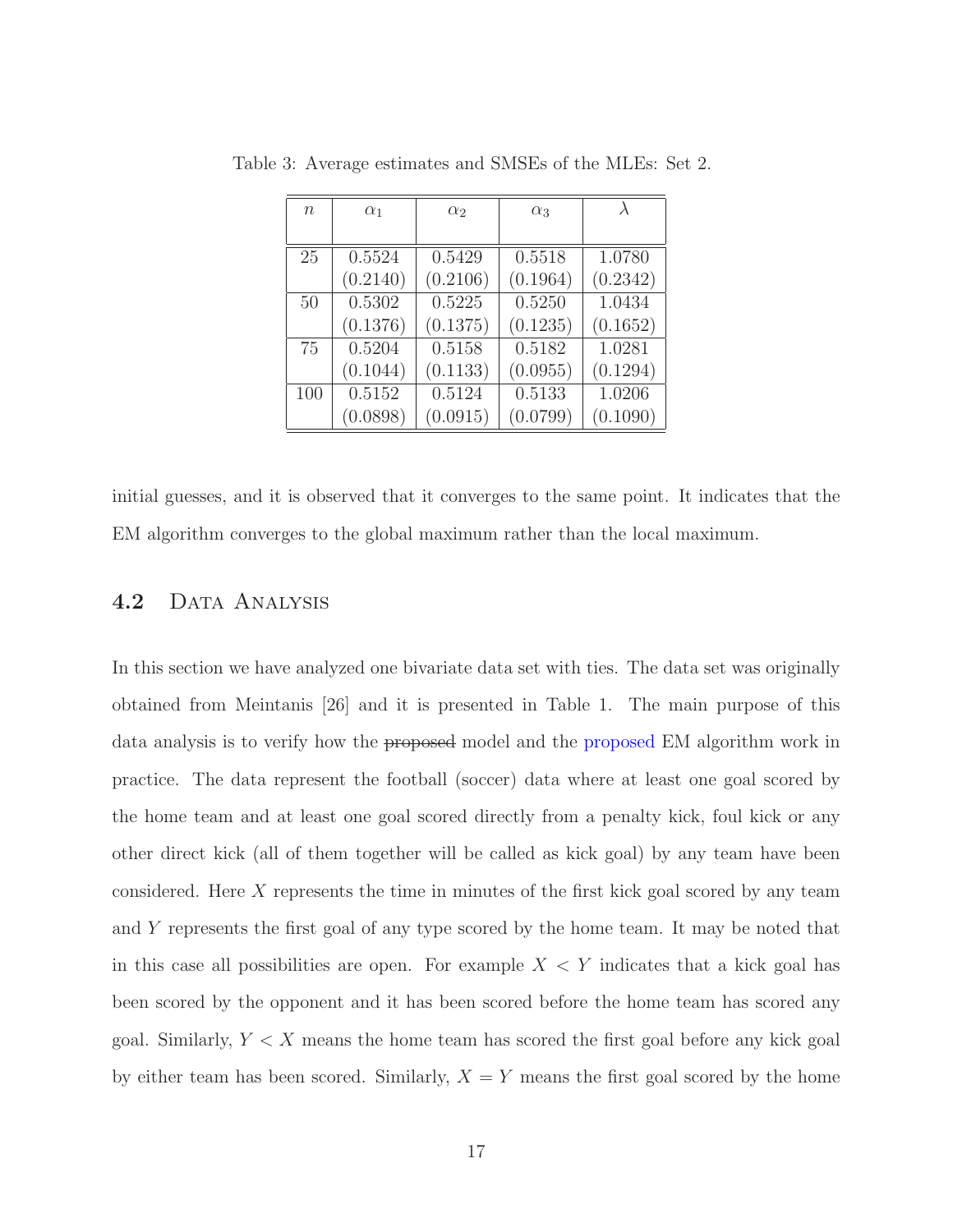| 2005-2006              |    | Υ  | 2004-2005               |                             | Y                           |
|------------------------|----|----|-------------------------|-----------------------------|-----------------------------|
|                        |    |    |                         |                             |                             |
| Lyon-Real Madrid       | 26 | 20 | Internazionale-Bremen   | 34                          | 34                          |
| Milan-Fenerbahce       | 63 | 18 | Real Madrid-Roma        | 53                          | 39                          |
| Chelsea-Anderlecht     | 19 | 19 | Man. United-Fenerbahce  | 54                          | $\overline{7}$              |
| Club Brugge-Juventus   | 66 | 85 | Bayern-Ajax             | 51                          | 28                          |
| Fenerbahce-PSV         | 40 | 40 | Moscow-PSG              | 76                          | 64                          |
| Internazionale-Rangers | 49 | 49 | Barcelona-Shakhtar      | 64                          | 15                          |
| Panathinaikos-Bremen   | 8  | 8  | Leverkusen-Roma         | 26                          | 48                          |
| Ajax-Arsenal           | 69 | 71 | Arsenal-Panathinaikos   | 16                          | 16                          |
| Man. United-Benfica    | 39 | 39 | Dynamo Kyiv-Real Madrid | 44                          | 13                          |
| Real Madrid-Rosenborg  | 82 | 48 | Man. United-Sparta      | 25                          | 14                          |
| Villarreal-Benfica     | 72 | 72 | Bayern-M. TelAviv       | 55                          | 11                          |
| Juventus-Bayern        | 66 | 62 | Bremen-Internazionale   | 49                          | 49                          |
| Club Brugge-Rapid      | 25 | 9  | Anderlecht-Valencia     | 24                          | 24                          |
| Olympiacos-Lyon        | 41 | 3  | Panathinaikos-PSV       | 44                          | 30                          |
| Internazionale-Porto   | 16 | 75 | Arsenal-Rosenborg       | 42                          | 3                           |
| Schalke-PSV            | 18 | 18 | Liverpool-Olympiacos    | 27                          | 47                          |
| Barcelona-Bremen       | 22 | 14 | M. Tel-Aviv-Juventus    | 28                          | 28                          |
| Milan-Schalke          | 42 | 42 | Bremen-Panathinaikos    | $\mathcal{D}_{\mathcal{A}}$ | $\mathcal{D}_{\mathcal{A}}$ |
| Rapid-Juventus         | 36 | 52 |                         |                             |                             |

Table 4: UEFA Champion's League data

team is a kick goal and it has been scored before any kick goal (if at all) has been scored by the opponent. Meintanis [26] used Marshall-Olkin bivariate exponential model and showed that it does not fit the data set well.

We have fitted the BIGE distribution to this data set. We have used the EM algorithm proposed here with the initial guesses as  $\alpha_1^0 = \alpha_2^0 = \alpha_3^0 = 1$ . We have used the same stopping criterion as it has been used in the simulation study. We have provided the estimated values of  $\alpha_1, \alpha_2, \alpha_3, \lambda$  and the corresponding log-likelihood (log-like) values at each iteration (Iter) in Table 5. It is observed that the 'pseudo' log-likelihood value increases in each iteration and the iteration stops at 18th iteration. The final estimates and the associated 95% confidence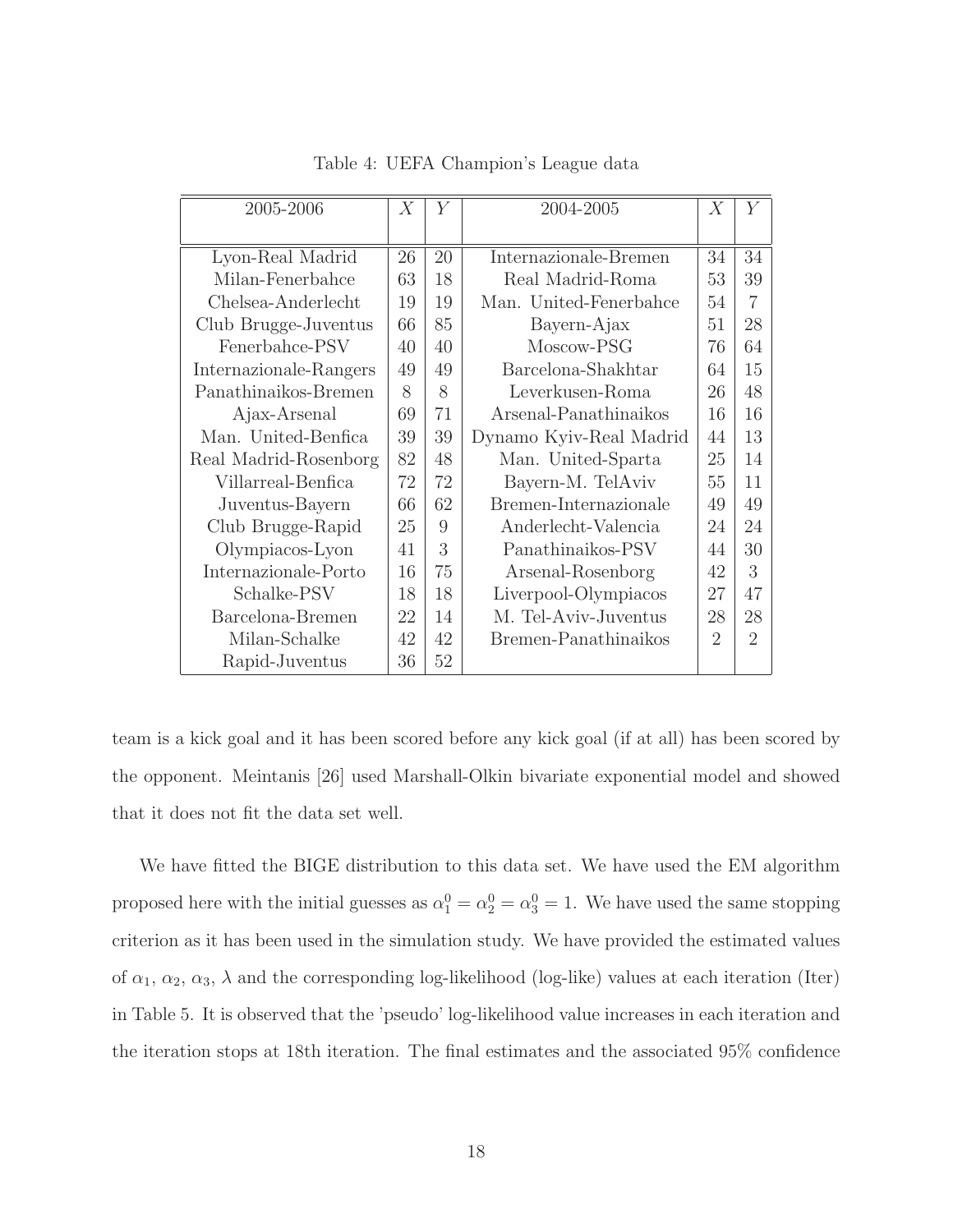| $\alpha_1$ | $\alpha_2$ | $\alpha_3$ | $\lambda$ | log-like  | Iter |
|------------|------------|------------|-----------|-----------|------|
|            |            |            |           |           |      |
| 0.4793     | 0.8472     | 0.7799     | 2.2040    | $-21.076$ | 1    |
| 0.4116     | 0.8512     | 0.8372     | 2.2004    | $-19.859$ | 2    |
| 0.3824     | 0.8456     | 0.8653     | 2.1962    | $-19.197$ | 3    |
| 0.3691     | 0.8424     | 0.8785     | 2.1943    | $-18.864$ | 4    |
| 0.3632     | 0.8412     | 0.8849     | 2.1943    | $-18.704$ | 5    |
| 0.3605     | 0.8406     | 0.8878     | 2.1943    | $-18.629$ | 6    |
| 0.3592     | 0.8404     | 0.8892     | 2.1944    | $-18.595$ | 7    |
| 0.3587     | 0.8403     | 0.8897     | 2.1943    | $-18.579$ | 8    |
| 0.3584     | 0.8402     | 0.8900     | 2.1944    | $-18.572$ | 9    |
| 0.3583     | 0.8402     | 0.8901     | 2.1943    | -18.568   | 10   |
| 0.3582     | 0.8402     | 0.8902     | 2.1943    | $-18.567$ | 11   |
| 0.3582     | 0.8402     | 0.8903     | 2.1944    | $-18.566$ | 12   |
| 0.3582     | 0.8402     | 0.8902     | 2.1943    | $-18.566$ | 13   |
| 0.3582     | 0.8402     | 0.8902     | 2.1943    | -18.566   | 14   |
| 0.3582     | 0.8401     | 0.8902     | 2.1942    | $-18.566$ | 15   |
| 0.3582     | 0.8401     | 0.8902     | 2.1942    | $-18.566$ | 16   |
| 0.3582     | 0.8402     | 0.8902     | 2.1943    | $-18.566$ | 17   |
| 0.3582     | 0.8402     | 0.8902     | 2.1943    | $-18.566$ | 18   |

Table 5: Estimates and log-likelihood values at each iteration

intervals are as follows

$$
\hat{\alpha}_1 = 0.3582 \ (\mp 0.1013), \quad \hat{\alpha}_2 = 0.8402 \ (\mp 0.2331), \hat{\alpha}_3 = 0.8902 \ (\mp 0.2855)
$$
\n
$$
\hat{\lambda} = 2.1943 \ (\mp 0.6573).
$$

The associate log-likelihood value is -18.57.

Just to verify whether the convergence of the EM algorithm is to the global maximum or not, we have performed the maximization of the log-likelihood function using a four dimensional grid search method with grid size 10<sup>−</sup><sup>6</sup> and search the global maximum in the set  $[0, 10] \times [0, 10] \times [0, 10] \times [0, 10]$ . It converges to the same point as above but it took more than three hours in a Lenovo machine with Intel Core-i5 processor, where as in the same machine the EM algorithm converges in less than 15 seconds.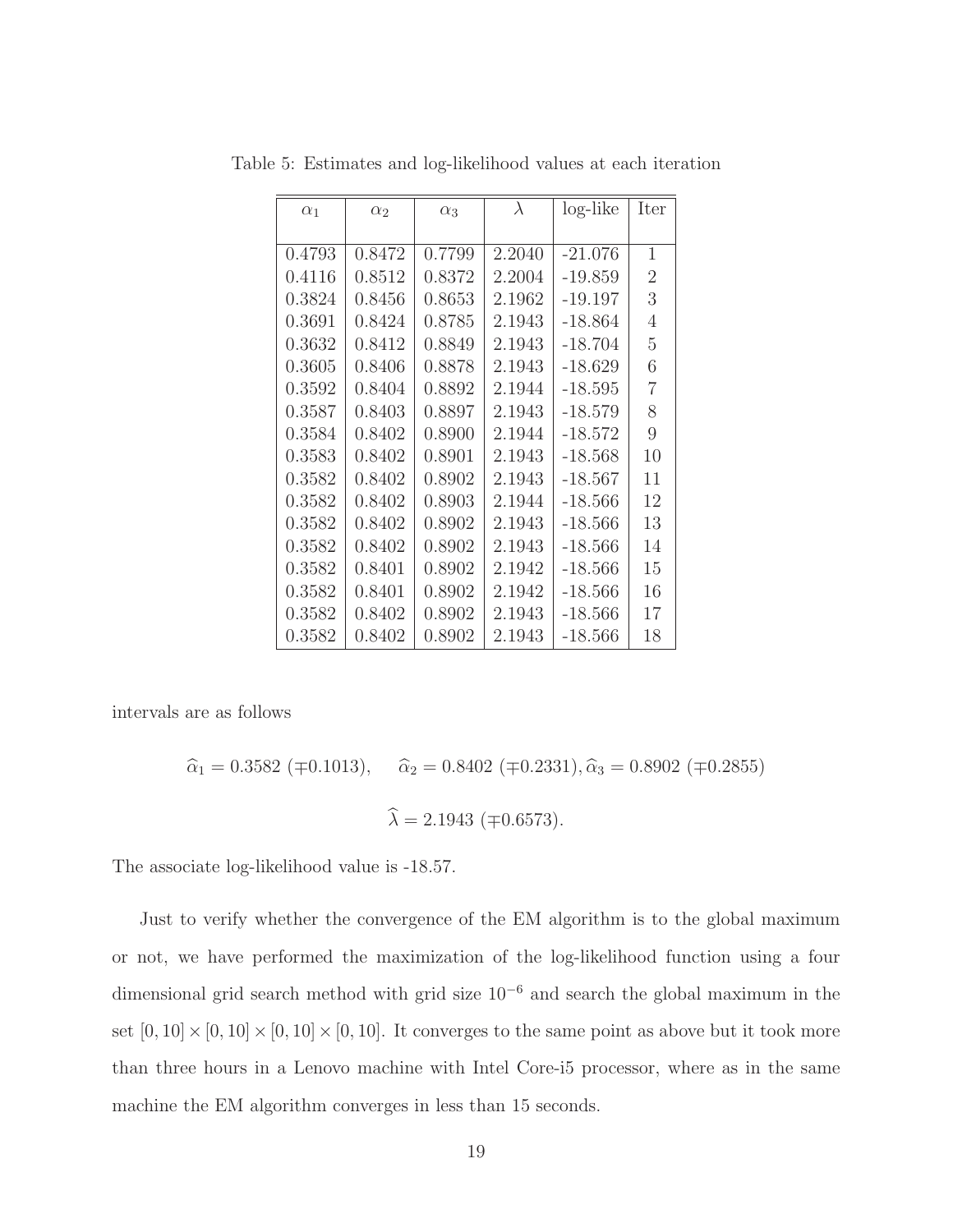Now we would like to see whether the <del>proposed</del> BIGE distribution fits the above data set or not. It may be mentioned that although extensive work has been on the goodness of fit tests for univariate continuous distributions, see D'Agostino and Stephens [11], the same is not true in case of multivariate distributions, except for multivariate normal distribution, see for example Srivastava and Mudholkar [36]. Since we know that in case of BIGE distribution, the two marginals and the minimum follow IGE distributions, we test for those. Although, it is not sufficient, at least it is necessary.

The Kolmogorov-Smirnov distances and the corresponding  $p$ -values (reported within brackets) between the empirical distribution functions of  $X, Y, \min\{X, Y\}$  and the fitted distribution functions based on the MLEs are 0.205 (0.145), 0.173 (0.215), 0.180 (0.178), respectively. Since the  $p$  values are quite high in all the three cases, we cannot reject the hypothesis that the marginals and the minimum follow IGE distribution. The Kolmogorov-Smirnov distances between the empirical distribution functions of X, Y,  $\min\{X, Y\}$  and the fitted distribution functions based on the MLEs are 0.205, 0.173, 0.180, respectively. Now as suggested by Ristic et al. [32], based on bootstrap method, we obtain the critical values at the 5% significance level as 0.245, 0.232, 0.238, respectively. Therefore, we cannot reject the null hypothesis at the 5% significance level that X, Y and  $\min\{X, Y\}$  follow IGE distributions. It seems it is reasonable to use BIGE model to analyze the above data set.

For comparison purposes we have fitted bivariate GE (BVGE) and MOBE distributions also to the same data set, see for example Kundu and Gupta [20]. The MLEs of the unknown parameters  $\alpha_1, \alpha_2, \alpha_3, \lambda$  in case of BVGE distribution, using the same notations as in Kundu and Gupta [20], are 1.445, 0.468,1.170,0.039, respectively, and the associated log-likelihood value is -20.59. In case of MOBE distribution, we have used the same estimates as Meintanis [26] and obtained the associated log-likelihood value as -44.57. Therefore, the AIC (BIC) values for BIGE, BVGE and MOBE are 45.14 (43.56), 49.18 (48.40), 95.14 (94.56), respec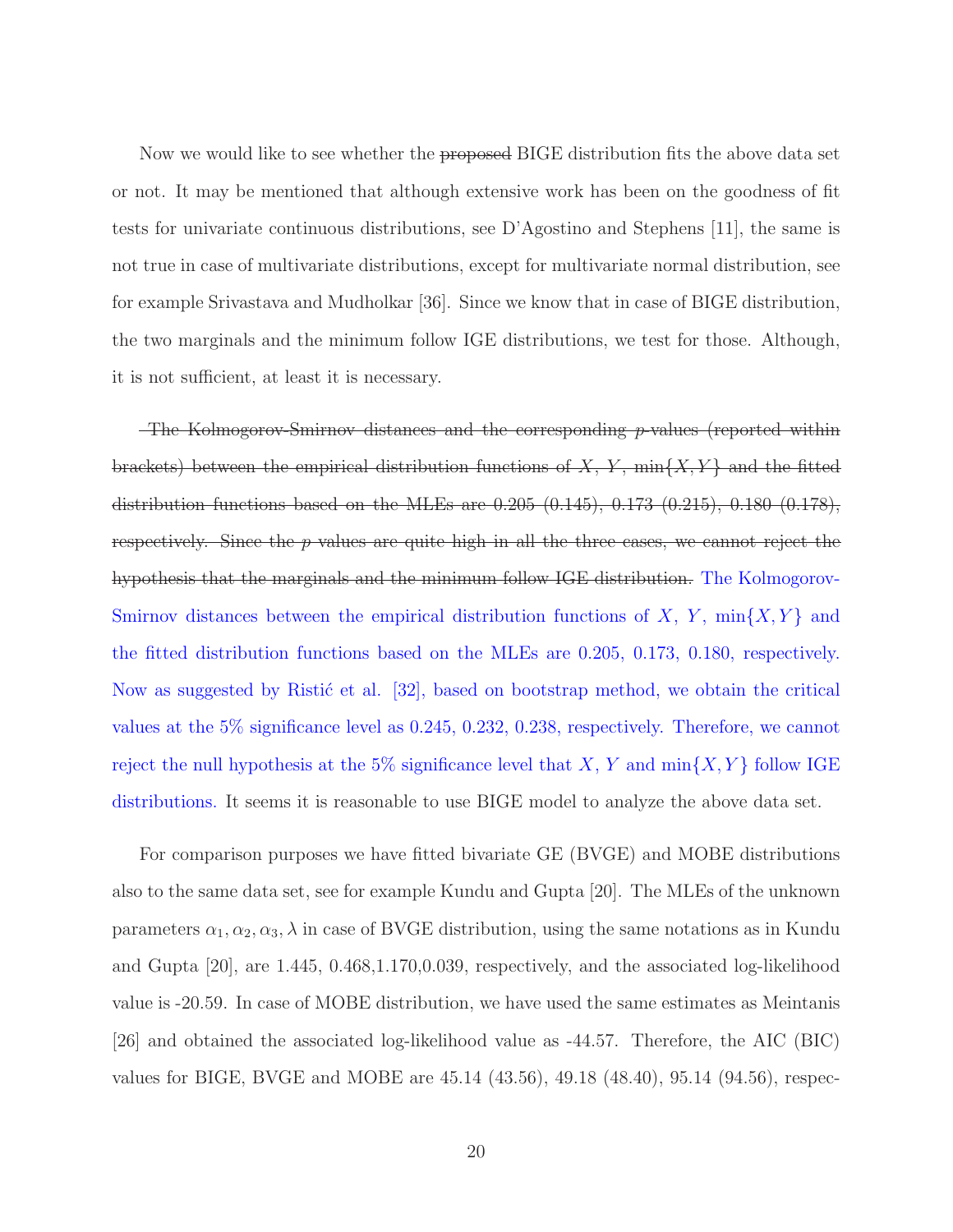tively. Hence, based on the AIC and BIC values BIGE provides a slightly better fit than BVGE and MOBE distributions for this particular data set.

But it may be mentioned that although for this data set BIGE provides a better fit in terms of AIC and BIC, but it does not mean it always provides a better fit than any other bivariate distribution. But at least it provides another option to a practitioner for analyzing bivariate data when there are ties. Moreover, we will show in the next section that it can be used quite effectively to analyze dependent competing risks data when there are two competing causes and failure may happen at a particular time due to both causes also.

### 5 Applications

The motivation of this application came from a data set of the Diabetic-Retinopathy Study (DRS) conducted by the National Eye Institute. The aim is to estimate the effect of the laser treatment in delaying the onset of blindness in patients with diabetic Retinopathy. At the beginning of the study, for each patient randomly one eye has been selected for laser treatment and the other eye way not given any treatment. The data are collected as follows: the minimum time to blindness  $(T)$ , and the indicator denoting whether the treated eye, untreated eye or both eyes. Clearly time to blindness of two eyes are dependent and there are some ties also occur, i.e. both the eyes became blind simultaneously. So for a typical patient the observation is as follows  $(T, \delta)$ , here  $\delta$  can take values 0, 1 or 2, indicates both eyes, treated eye and untreated eye, respectively.

Suppose the lifetime of the treated eye is X and that of the untreated eye is Y. It is assumed  $(X, Y) \sim \text{BIGE}(\alpha_1, \alpha_2, \alpha_3, \lambda)$ , and  $T = \min\{X, Y\}$ . With the abuse of notations we have used the following notations. The data set  $\mathcal{D} = \{(t_1, \delta_1), \ldots, (t_n, \delta_n)\}\)$ , the set  $I_1$ ,  $I_2$  and  $I_3$  are as follows:  $I_1 = \{i; \delta_i = 1\}$ ,  $I_2 = \{i; \delta_i = 2\}$ ,  $I_3 = \{i; \delta_i = 3\}$  and  $|I_1| = n_1$ ,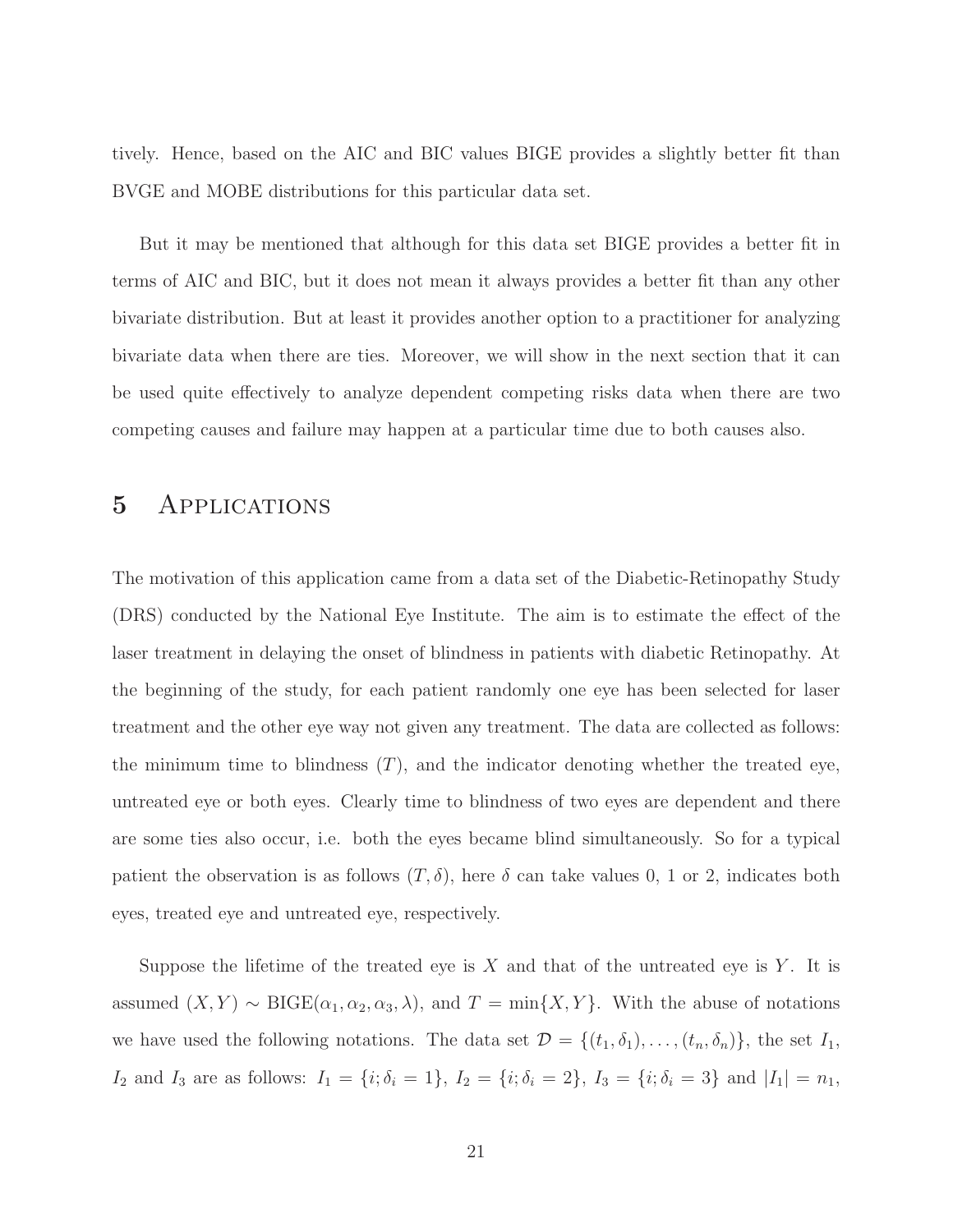$|I_2| = n_2$  and  $|I_3| = n_3$ . Our problem is to estimate the unknown parameters based on the data set D. The log-likelihood function can be written as

$$
l(\alpha_1, \alpha_2, \alpha_3, \lambda | \mathcal{D}) = \sum_{i \in I_1} \{ \ln f_{IGE}(t_i; \alpha_1, \lambda) + \ln S_{IGE}(t_i; \alpha_2, \lambda) + \ln S_{IGE}(t_i; \alpha_3, \lambda) \} + \sum_{i \in I_2} \{ \ln f_{IGE}(t_i; \alpha_2, \lambda) + \ln S_{IGE}(t_i; \alpha_1, \lambda) + \ln S_{IGE}(t_i; \alpha_3, \lambda) \} + \sum_{i \in I_3} \{ \ln f_{IGE}(t_i; \alpha_3, \lambda) + \ln S_{IGE}(t_i; \alpha_1, \lambda) + \ln S_{IGE}(t_i; \alpha_2, \lambda) \} - \sum_{i \in I_1} \ln f_{IGE}(t_i; \alpha_1, \lambda) + \sum_{i \in I_2} \ln S_{IGE}(t_i; \alpha_1, \lambda) + \sum_{i \in I_3} \ln S_{IGE}(t_i; \alpha_2, \lambda) + \sum_{i \in I_2} \ln f_{IGE}(t_i; \alpha_2, \lambda) + \sum_{i \in I_1} \ln S_{IGE}(t_i; \alpha_2, \lambda) + \sum_{i \in I_3} \ln f_{IGE}(t_i; \alpha_3, \lambda) + \sum_{i \in I_1} \ln S_{IGE}(t_i; \alpha_3, \lambda) + \sum_{i \in I_2} \ln S_{IGE}(t_i; \alpha_3, \lambda).
$$

It can be easily observed that for a given  $\lambda$ , the MLEs of  $\alpha_1$ ,  $\alpha_2$  and  $\alpha_3$  can be obtained as

$$
\widehat{\alpha}_1(\lambda) = -\frac{n_1}{\sum_{i=1}^n \ln(1 - e^{-\frac{\lambda}{t_i}})}, \quad \widehat{\alpha}_2(\lambda) = -\frac{n_2}{\sum_{i=1}^n \ln(1 - e^{-\frac{\lambda}{t_i}})}, \quad \widehat{\alpha}_3(\lambda) = -\frac{n_3}{\sum_{i=1}^n \ln(1 - e^{-\frac{\lambda}{t_i}})},
$$

and the MLE of  $\lambda$  can be obtained as maximizing the following function  $h(\lambda)$  where

$$
h(\lambda) = n_1 \ln(\widehat{\alpha}_1(\lambda)) + n_2 \ln(\widehat{\alpha}_2(\lambda)) + n_3 \ln(\widehat{\alpha}_3(\lambda)) + n \ln \lambda - \lambda \sum_{i=1}^n t_i^{-1} - \sum_{i=1}^n \ln(1 - e^{-\frac{\lambda}{t_i}}).
$$

Hence, if  $\hat{\lambda}$  maximizes  $h(\lambda)$ , then the MLEs of  $\alpha_1$ ,  $\alpha_2$  and  $\alpha_3$  are  $\hat{\alpha}_1 = \hat{\alpha}_1(\hat{\lambda})$ ,  $\hat{\alpha}_2 = \hat{\alpha}_2(\hat{\lambda})$ and  $\hat{\alpha}_3 = \hat{\alpha}_3(\hat{\lambda})$ , respectively. The associated confidence intervals can be obtained based on the observed Fisher information matrix.

To see how the proposed model works in practice we have analyzed a competing risks data using this model. The data come from the Diabetic Retinopathy (DR) Study conducted by the National Eye Institute to analyze the effect of laser treatment in delaying the onset of blindness in patients with DR symptoms. The randomized experiment is designed as follows. For each patient, at the beginning of the experiment, one eye was randomly selected for laser treatment and the other one was not given any treatment. The data set, the minimum time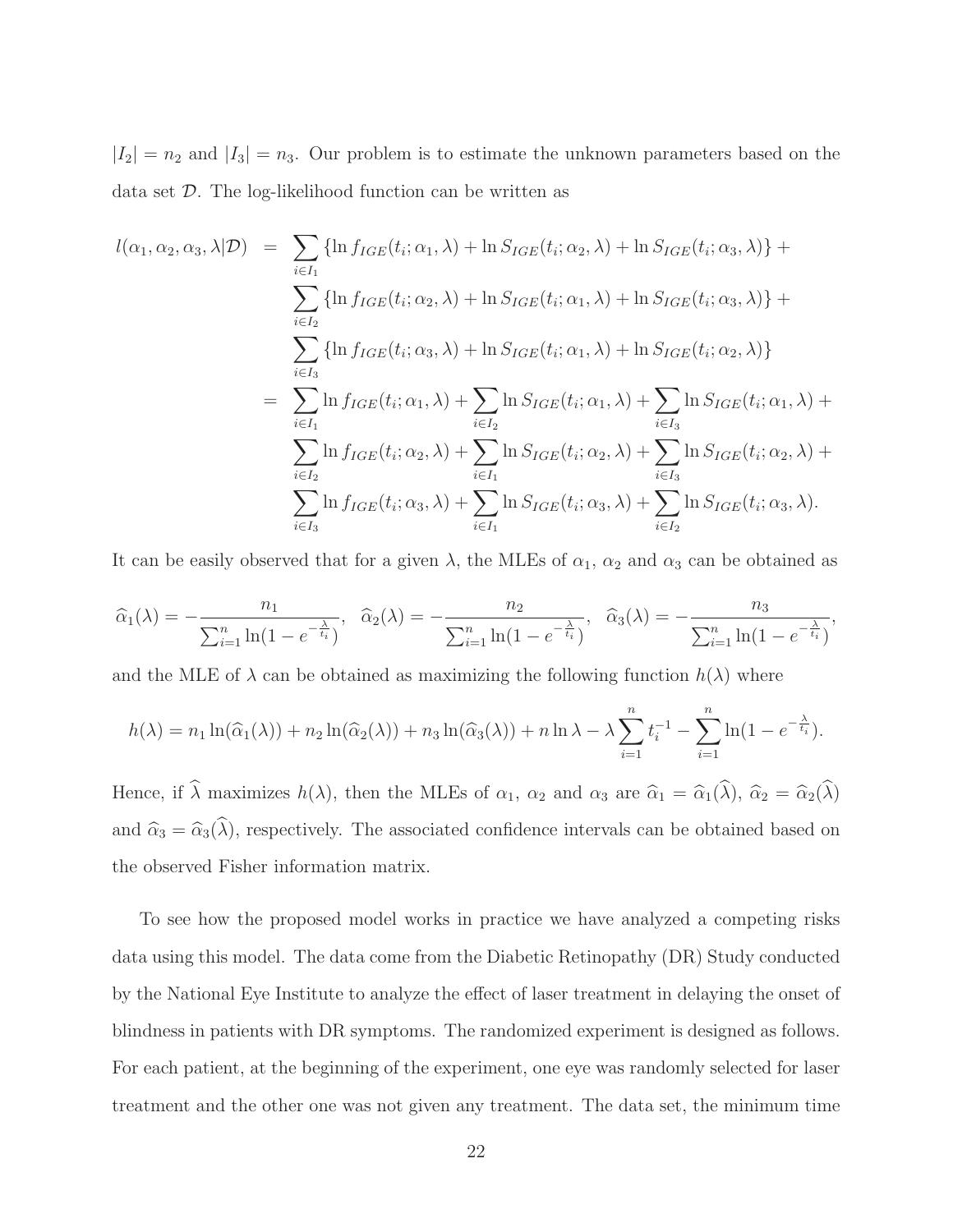Table 6: Minimum time to blindness in days and its cause for 71 patients with Diabetic Retinopathy

| $\dot{i}$      | T    | $\delta$       | $\dot{i}$ | T    | $\delta$       | $\dot{i}$ | T    | $\delta$       | $\dot{i}$ | T    | $\delta$       | $\dot{i}$ | T    | $\delta$       |
|----------------|------|----------------|-----------|------|----------------|-----------|------|----------------|-----------|------|----------------|-----------|------|----------------|
|                |      |                |           |      |                |           |      |                |           |      |                |           |      |                |
| $\mathbf{1}$   | 266  | 1              | 16        | 125  | $\overline{2}$ | 31        | 717  | $\overline{2}$ | 46        | 663  | 3              | 61        | 503  | $\mathbf 1$    |
| $\overline{2}$ | 91   | $\overline{2}$ | 17        | 777  | $\overline{2}$ | 32        | 642  | 1              | 47        | 567  | $\overline{2}$ | 62        | 423  | $\overline{2}$ |
| 3              | 154  | $\overline{2}$ | 18        | 306  | 1              | 33        | 141  | $\overline{2}$ | 48        | 966  | 3              | 63        | 285  | $\overline{2}$ |
| $\overline{4}$ | 285  | 3              | 19        | 415  | $\mathbf 1$    | 34        | 407  | 1              | 49        | 203  | 3              | 64        | 315  | $\overline{2}$ |
| 5              | 583  | 1              | 20        | 307  | $\overline{2}$ | 35        | 356  | 1              | 50        | 84   | $\mathbf{1}$   | 65        | 727  | $\overline{2}$ |
| 6              | 547  | $\overline{2}$ | 21        | 637  | $\overline{2}$ | 36        | 1653 | 3              | 51        | 392  | $\mathbf{1}$   | 66        | 210  | $\overline{2}$ |
| 7              | 79   | 1              | 22        | 577  | $\overline{2}$ | 37        | 427  | $\overline{2}$ | 52        | 1140 | $\overline{2}$ | 67        | 409  | $\overline{2}$ |
| 8              | 622  | 3              | 23        | 178  | 1              | 38        | 699  | 1              | 53        | 901  | 1              | 68        | 584  |                |
| 9              | 707  | $\overline{2}$ | 24        | 517  | $\overline{2}$ | 39        | 36   | $\overline{2}$ | 54        | 1247 | 3              | 69        | 355  |                |
| 10             | 469  | $\overline{2}$ | 25        | 272  | 3              | 40        | 667  | 1              | 55        | 448  | $\overline{2}$ | 70        | 1302 |                |
| 11             | 93   | $\mathbf{1}$   | 26        | 1137 | 3              | 41        | 588  | $\overline{2}$ | 56        | 904  | $\overline{2}$ | 71        | 227  | $\overline{2}$ |
| 12             | 1313 | $\overline{2}$ | 27        | 1484 | 1              | 42        | 471  | 3              | 57        | 276  | 1              |           |      |                |
| 13             | 805  | 1              | 28        | 315  | 1              | 43        | 126  | 1              | 58        | 520  | 1              |           |      |                |
| 14             | 344  | 1              | 29        | 287  | $\overline{2}$ | 44        | 350  | $\overline{2}$ | 59        | 485  | $\overline{2}$ |           |      |                |
| 15             | 790  | $\overline{2}$ | 30        | 1252 | 1              | 45        | 350  | T              | 60        | 248  | $\overline{2}$ |           |      |                |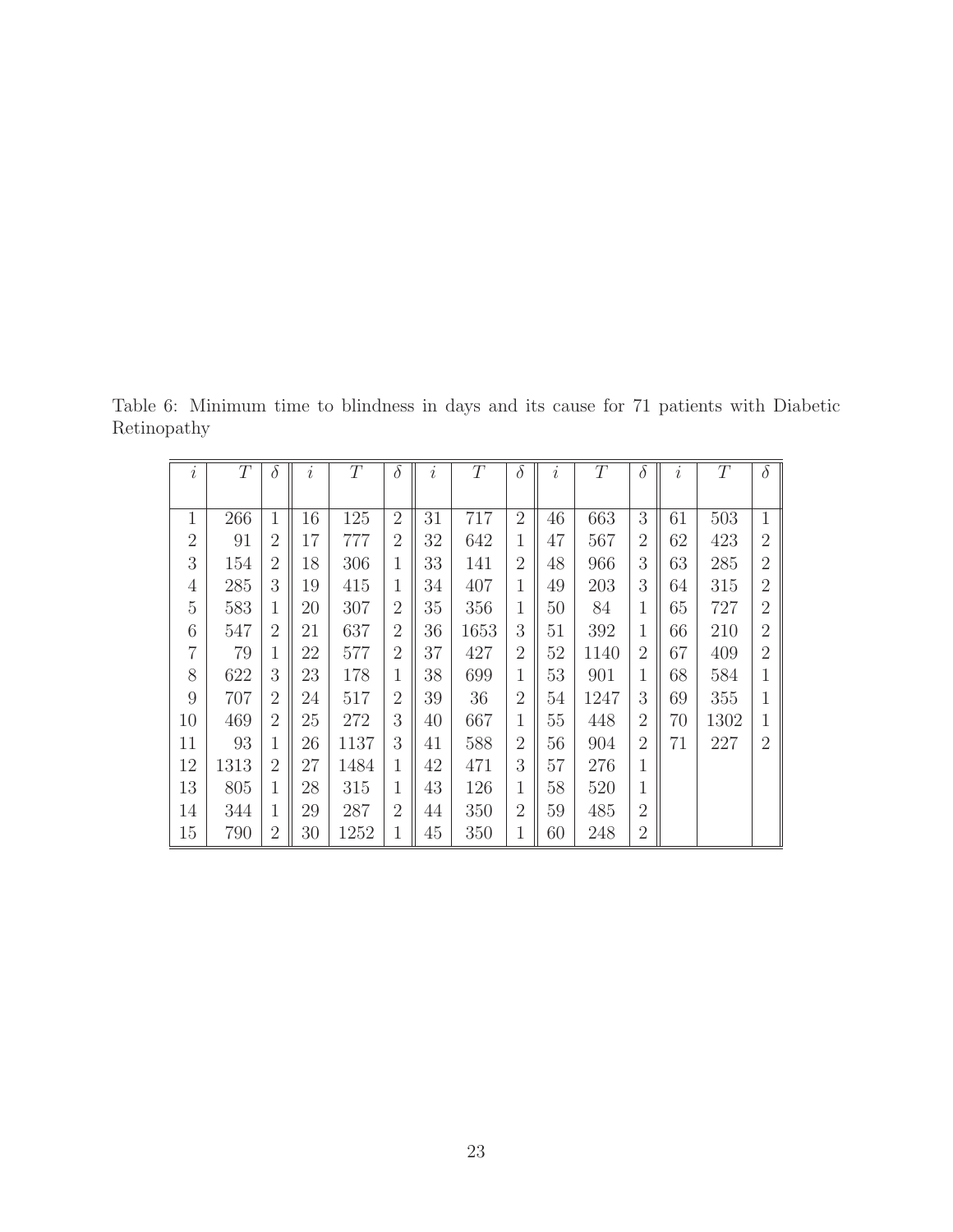to blindness (T) and the indicator specifying whether treated eye ( $\delta = 1$ ), untreated eye ( $\delta$  $= 2$ ) or both eyes ( $\delta = 3$ ) failed, is presented in Table 6. In this case the treatment or lack of treatment can be considered as the causes of blindness, hence, it can be considered as a competing risks data. Clearly, time to blindness of the two eyes are dependent, and there are some ties, hence, the proposed model has been used for analyzing this data set.

The preliminary data analysis indicates that the number of patients with  $\delta = 1, 2$  and 3 are 28, 33 and 10, respectively. Because of the complicated nature of  $h(\lambda)$  we could not prove that it is an unimodal function, but it is observed to be an unimodal function, see Figure 4. Finally we obtain the MLEs of  $\lambda$ ,  $\alpha_1$ ,  $\alpha_2$  and  $\alpha_3$  and the associated 95% confidence intervals are

$$
\widehat{\lambda} = 4.356682 \; (\mp 0.982365)
$$

 $\hat{\alpha}_1 = 0.747439 \ (\mp 0.187649), \ \hat{\alpha}_2 = 0.880911 \ (\mp 0.201578), \ \hat{\alpha}_2 = 0.266942 \ (\mp 0.053242).$ 

Now one natural question is based on the observed sample  $(T, \delta)$ , how to test that the original  $(X, Y)$  follows BIGE distribution. It is not possible to test that assumption based on the observed sample  $(T, \delta)$ . But if  $(X, Y)$  follows BIGE, then T follows IGE distribution. It is observed that the Kolmogorov-Smirnov distance between the empirical distribution function of T and the fitted IGE distribution to T based on MLEs is 0.1389. and the associated p values is 0.1290. Based on the bootstrap method the critical value at the 5% significance level becomes 0.1723. Hence, at the  $5\%$  significance level, Since  $p$  values is large, we cannot reject the hypothesis that T follows IGE distribution. Moreover, since  $\delta = 0$  with positive probability, therefore, it is clear that  $(X, Y)$  follows a bivariate distribution with a singular component. Hence, we have assumed that  $(X, Y)$  follows BIGE distribution.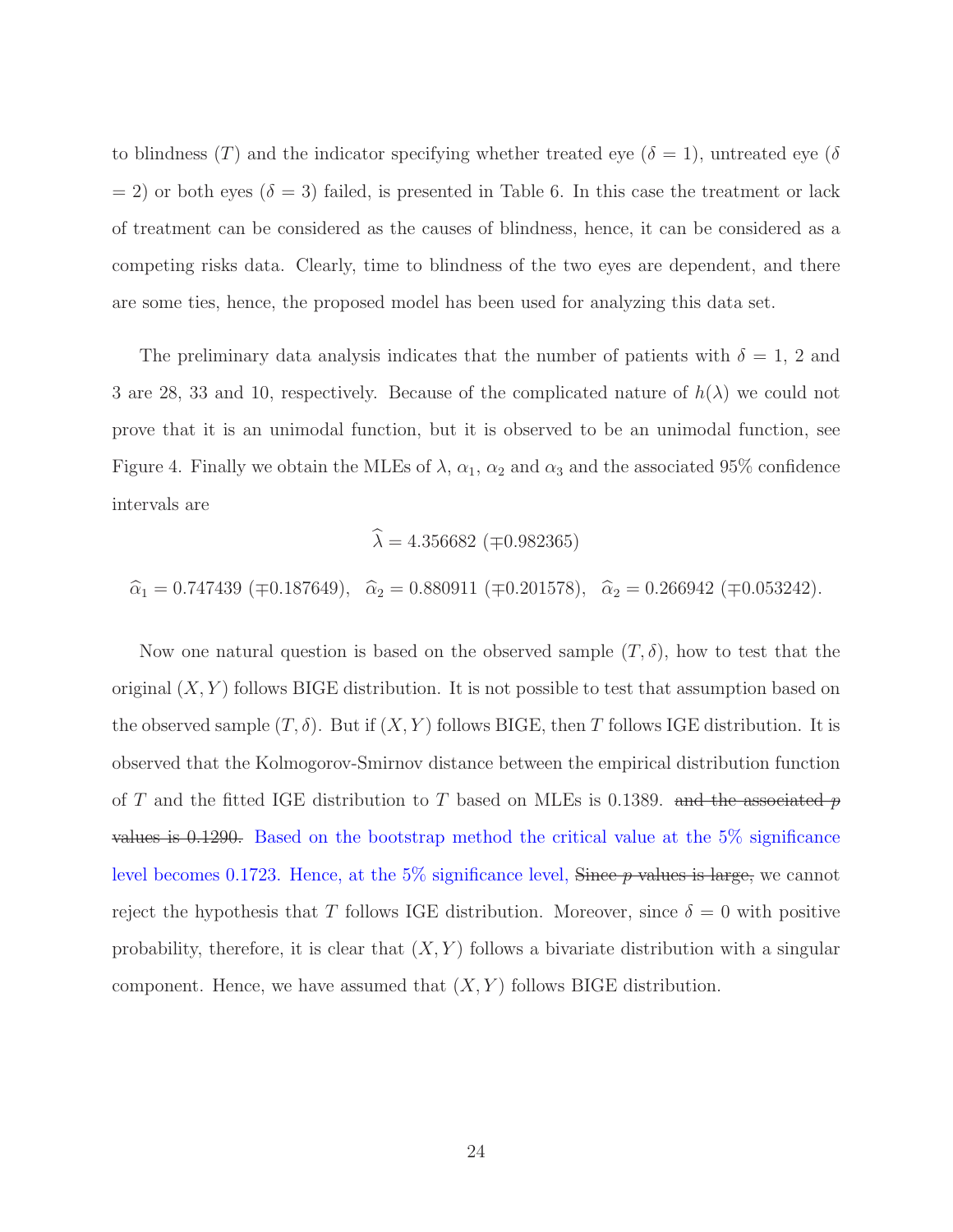## **6** CONCLUSIONS

In this paper we have proposed a new bivariate distribution namely considered the bivariate inverse generalized exponential distribution which has a singular components. This model can be used when there are ties and if it is found that the data are coming from a heavy tailed distribution. We have provided a very efficient EM algorithm to compute the MLEs of the unknown parameters. It is observed that the proposed EM algorithm works quite well in practice. Further we have used this model to analyze dependent competing risks data when there are two competing causes of failures. We have analyzed one competing risks data using this model, the results are quite satisfactory. It may be mentioned that although we have developed this model when there are only two competing causes of failures, it can be extended for more than two causes also. More work is needed along that direction.

### Acknowledgements:

The authors would like to thank the reviewers and the Associate editor for their constructive comments, which have helped to improve the manuscript significantly.

### References

- [1] Al-Hussaini, E.K. and Ahsanullah, M. (2015), Exponentiated Distributions, Atlantis Press, Paris, France.
- [2] Arnold, B. C. (1968), "Parameter estimation for a multivariate exponential distribution", Journal of the American Statistical Association, vol. 63, 848 – 852.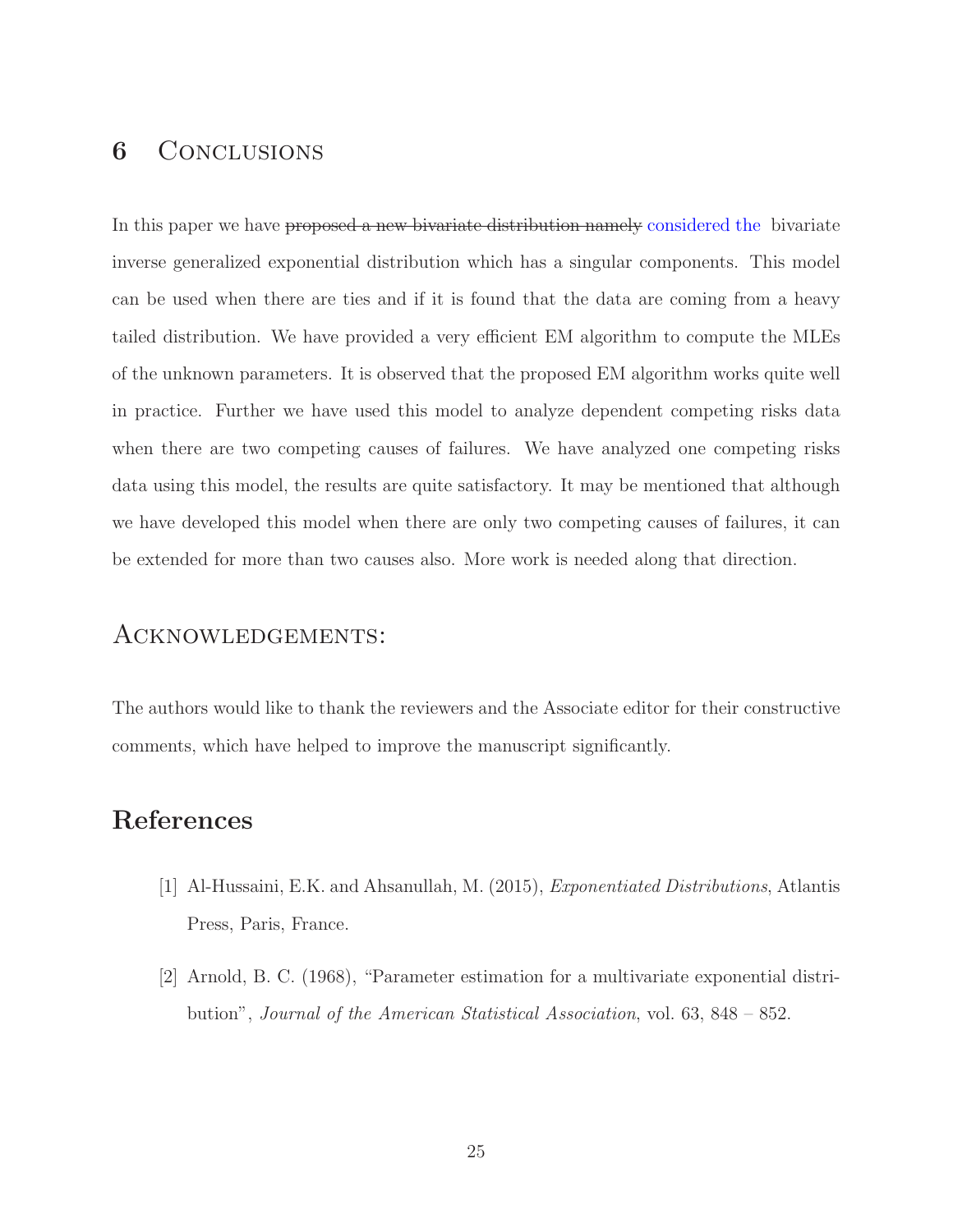- [3] Barreto-Souza, W. and Lemonte, A.J. (2013), "Bivariate Kumaraswamy distribution: properties and a new method to generate bivariate classes", Statistics, vol. 47, 1321 – 1342.
- [4] Baxter, L.A. and Rachev, S.T. (1991), "The stability of a characterization of the bivariate Marshall-Olkin distribution", Journal of Mathematical Analysis and Ap*plications*, vol.  $160, 563 - 573$ .
- [5] Begum, A. A. and Khan, A. H. (2000), "Concomitants of order statistics from Marshall and Olkin's bivariate Weibull distribution", Calcutta Statistical Association Bulletin, vol. 50, 197 – 198.
- [6] Bemis, B., Bain, L.J. and Higgins, J.J. (1972), "Estimation and hypothesis testing for the parameters of a bivariate exponential distribution", Journal of the American Statistical Association, vol. 67, 927 – 929.
- [7] Boland, P.J. (1998), "An arrangement increasing property of the Marshall-Olkin bivariate exponential", Statistics and Probability Letters, vol. 37, 167 – 170.
- [8] Cai, J., Shi, Y., Liu, B. (2017), "Analysis of incomplete data in the presence of dependent competing risks from Marshall-Olkin bivariate Weibull distribution under progressive hybrid censoring", *Communications in Statistics - Theory and* Methods, vol. 46, 6497 – 6511.
- [9] Cox, D.R. (1959), "The analysis of exponentially distributed lifetimes with two types of failures", Journal of the Royal Statistical Society, Ser. B, vol. 21, 411 - 421.
- [10] Crowder, M.J. (2011), Classical Competing Risks, Chapman & Hall, Boca Raton, Florida, USA.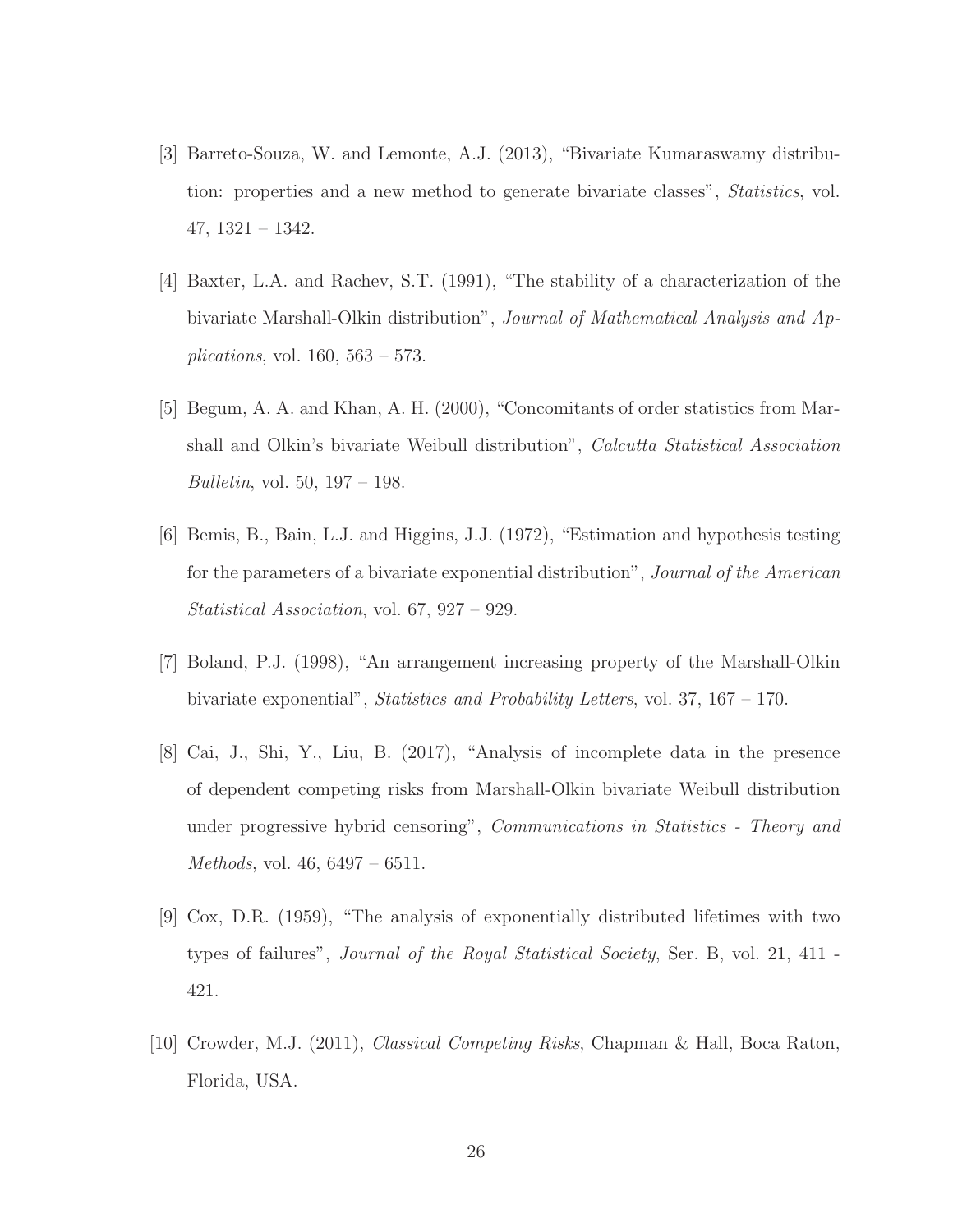- [11] D'Agostino, R.B. and Stephens, M.A.(1986), Goodness-of-fit techniques, Marcel and Dekker, New York
- [12] Feizjavadian, S.H. and Hashemi, R. (2015), "Analysis of dependent competing risks in presence of progressive hybrid censoring using Marshall-Olkin bivariate Weibull distribution", Computational Statistics and Data Analysis, vol. 82, 19 – 34.
- [13] Gupta, R. C., Kirmani, S.N.U.A., Balakrishnan, N (2013), "On a class of generalized Marshall-Olkin bivariate distributions and some reliability characteristics", Probability Engineering and Information Science, vol. 27, 261 – 275.
- [14] Gupta, R.D. and Kundu, D. (1999), "Generalized exponential distribution", Australian and New Zealand Journal of Statistics, vol. 41, 173 – 188.
- [15] Lu, Jye-Chyi (1989), "Weibull extension of the Freund and Marshall-Olkin bivariate exponential model", *IEEE Transactions on Reliability*, vol.  $38, 615 - 619$ .
- [16] Kundu, D. and Dey, A. K. (2009), "Estimating the Parameters of the Marshall Olkin Bivariate Weibull Distribution by EM Algorithm", Computational Statistics and Data Analysis, vol. 53,  $956 - 965$ .
- [17] Kundu, D. and Gupta, R.D. (2010), "Modified Sarhan-Balakrishnan singular bivariate distribution", Journal of Statistical Planning and Inference, vol. 140, 526 – 538.
- [18] Kundu, D. and Gupta, R.D. (2010), "A Class of Bivariate Models with Proportional Reversed Hazard Marginals", Sankhya, Ser. B, vol. 72, 236 – 253.
- [19] Kundu, D. and Gupta, A.K. (2013), "Bayes estimation for the Marshall-Olkin bivariate Weibull distribution", Computational Statistics and Data Analysis, vol. 57, 271 – 281.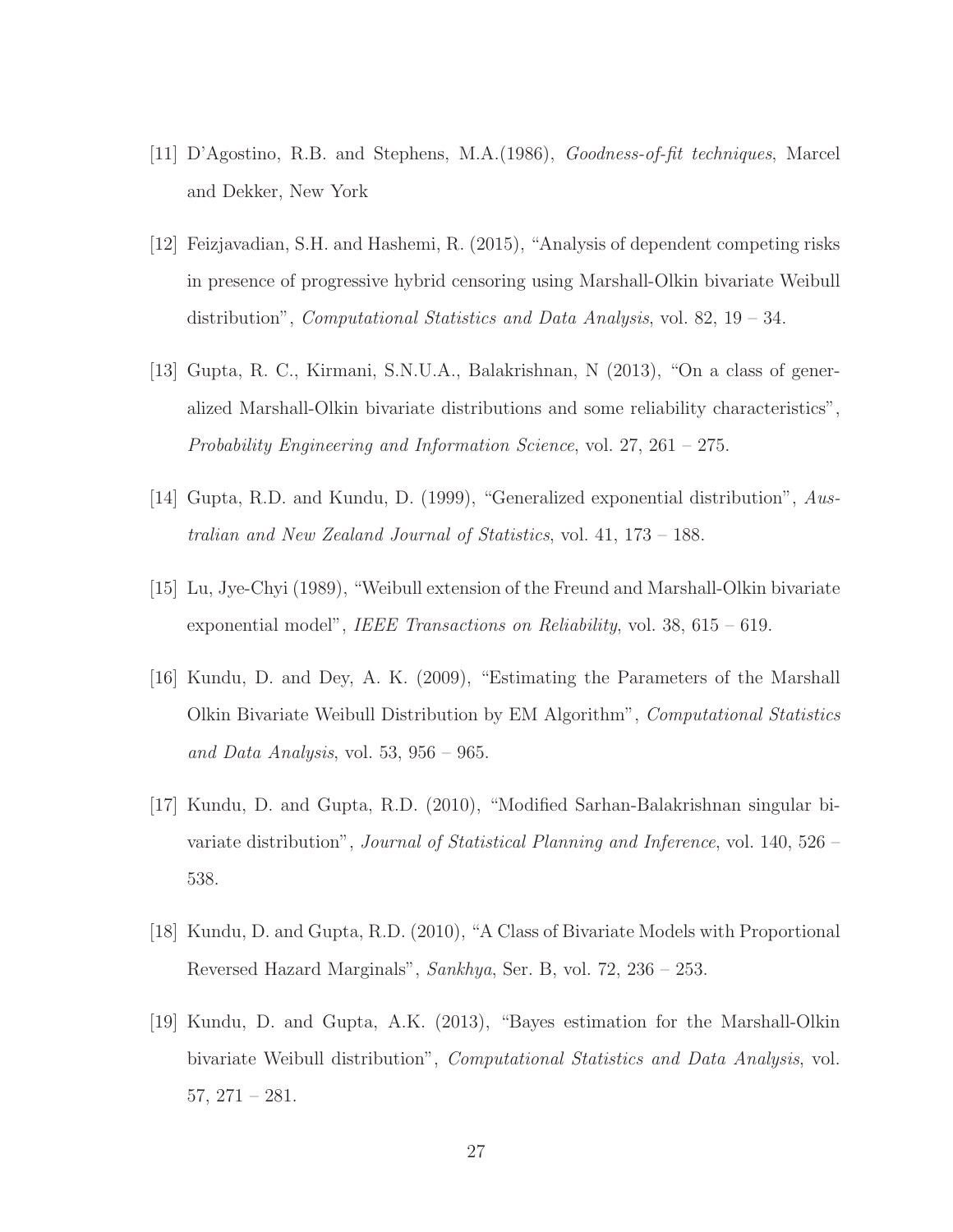- [20] Kundu, D. and Gupta, R.D. (2009), "Bivariate generalized exponential distribution", *Journal of Multivariate Analysis*, vol.  $100, 581 - 593$ .
- [21] Kundu, D. and Gupta, A. (2017), "On bivariate inverse Weibull distribution", Brazilian Journal of Probability and Statistics, vol. 31, 275 – 302.
- [22] Lai, C-D., Lin, G. D., Govindaraju, K. and Pirikahu, S. A. (2017) A simulation study on the correlation structure of Marshall-Olkin bivariate Weibull distribution", Journal of Statistical Computation and Simulation, vol. 87, 156 – 170.
- [23] Louis, T. A. (1982), "Finding the observed information matrix when using the EM algorithm", *Journal of the Royal Statistical Society*, Series B  $44, 226 - 233$ .
- [24] Lu, Jye-Chyi (1989), "Weibull extension of the Freund and Marshall-Olkin bivariate exponential model", IEEE Transactions on Reliability, vol. 38, 615 - 619.
- [25] Marshall, A.W. and Olkin, I. (1967), "A multivariate exponential distribution", Journal of the American Statistical Association, vol. 62, 30 – 44.
- [26] Meintanis, S.G. (2007), "Test of fit for Marshall-Olkin distributions with applications", Journal of Statistical Planning and inference, vol. 137, 3954 – 3963.
- [27] Nadarajah, S. (2011), "The exponentiated exponential distribution; a survey", Advances in Statistical Analysis, vol. 95, 219 - 251
- [28] Nelsen, R.B. (2006), An introduction to copulas, 2nd-edition, Springer, New York.
- [29] Oguntunde, P.E. and Adejumo, A.O. (2015), "The generalized inverted generalized exponential distribution with an application to a censored Data", *Journal of* Statistics Applications and Probability, vol. 4, 223 - 230.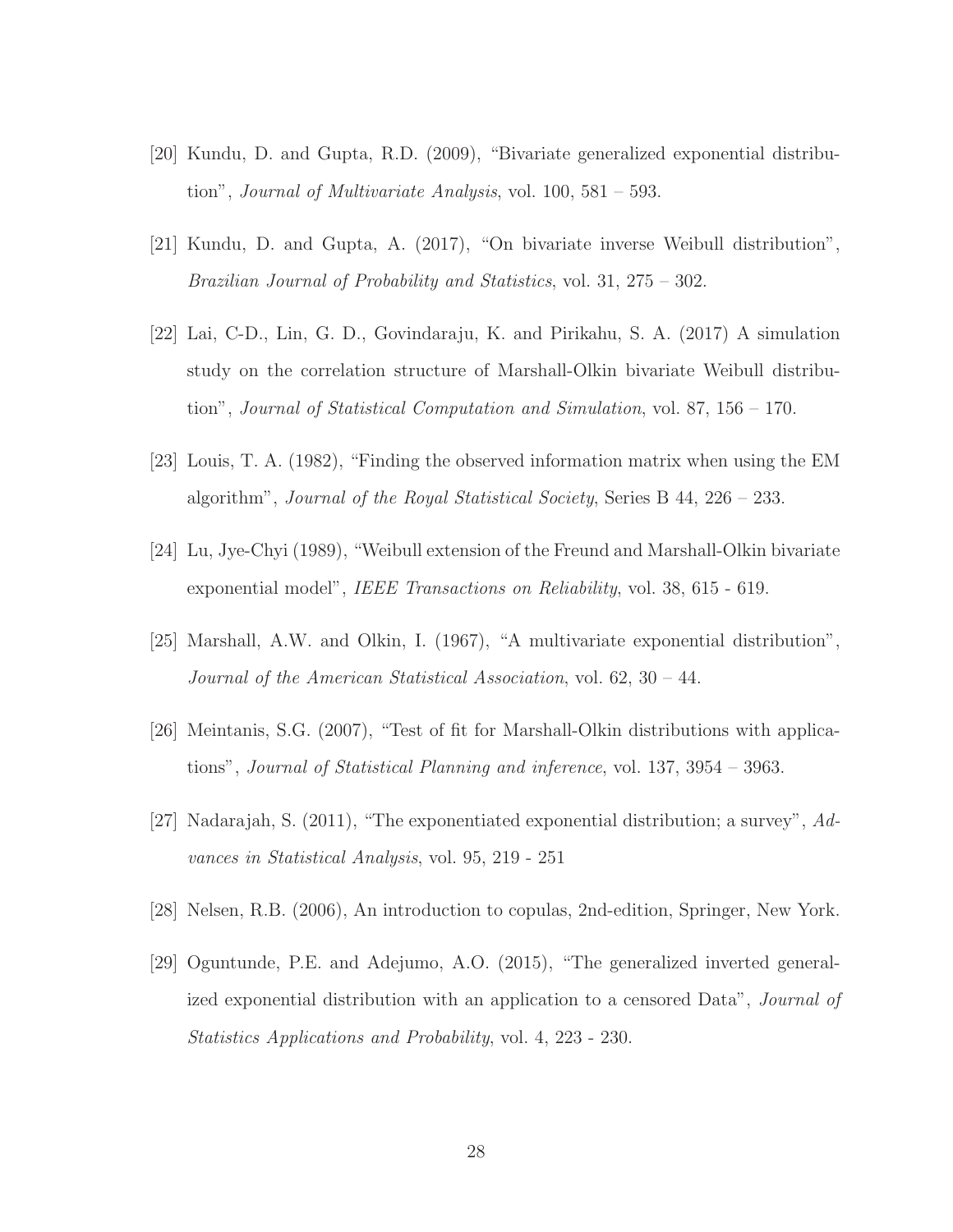- [30] Pena, E.A. and Gupta, A.K. (1990), "Bayes estimation for the Marshall $\hat{A}$ ; VOlkin exponential distribution", *Journal of the Royal Statistical Society*, Ser. B, vol. 52, 379 – 389.
- [31] Popović, B.V., Ristić, M.M., Genç, A.I. (2020), "Dependence properties of multivariate distributions with proportional hazard rate marginals", Applied Mathematical Modelling, vol. 77, 182–198.
- [32] Ristić, M.M., Popović, B.V., Zografos, K., Balakrishnan, N. (2018), "Discrimination among bivariate beta-generated distributions", Statistics, vol. 52, 303 – 320.
- [33] Sarhan, A.M. and Balakrishnan, N. (2007), "A new class of bivariate distribution and its mixture", Journal of Multivariate Analysis, vol. 98, 1508 – 1527.
- [34] Sarhan, A.M., Hamilton, D.C., Smith, B. and Kundu, D. (2011), "The bivariate generalized linear failure rate distribution and its multivariate extension", Computational Statistics and Data Analysis, vol. 55, 644 – 654.
- [35] Shen, Y. and Xu, A. (2018), "On the dependent competing risks using Marshall-Olkin bivariate Weibull model: parameter estimation with different methods", Communications in Statistics - Theory and Methods, vol. 47, 5558 – 5572.
- [36] Srivastava, D. K. and Mudholkar, G.S. (2003), "Goodness-of-fit tests for univariate and multivariate normal models", Handbook of Statistics, vol. 22, North-Holland, Amsterdam, pp 869–956.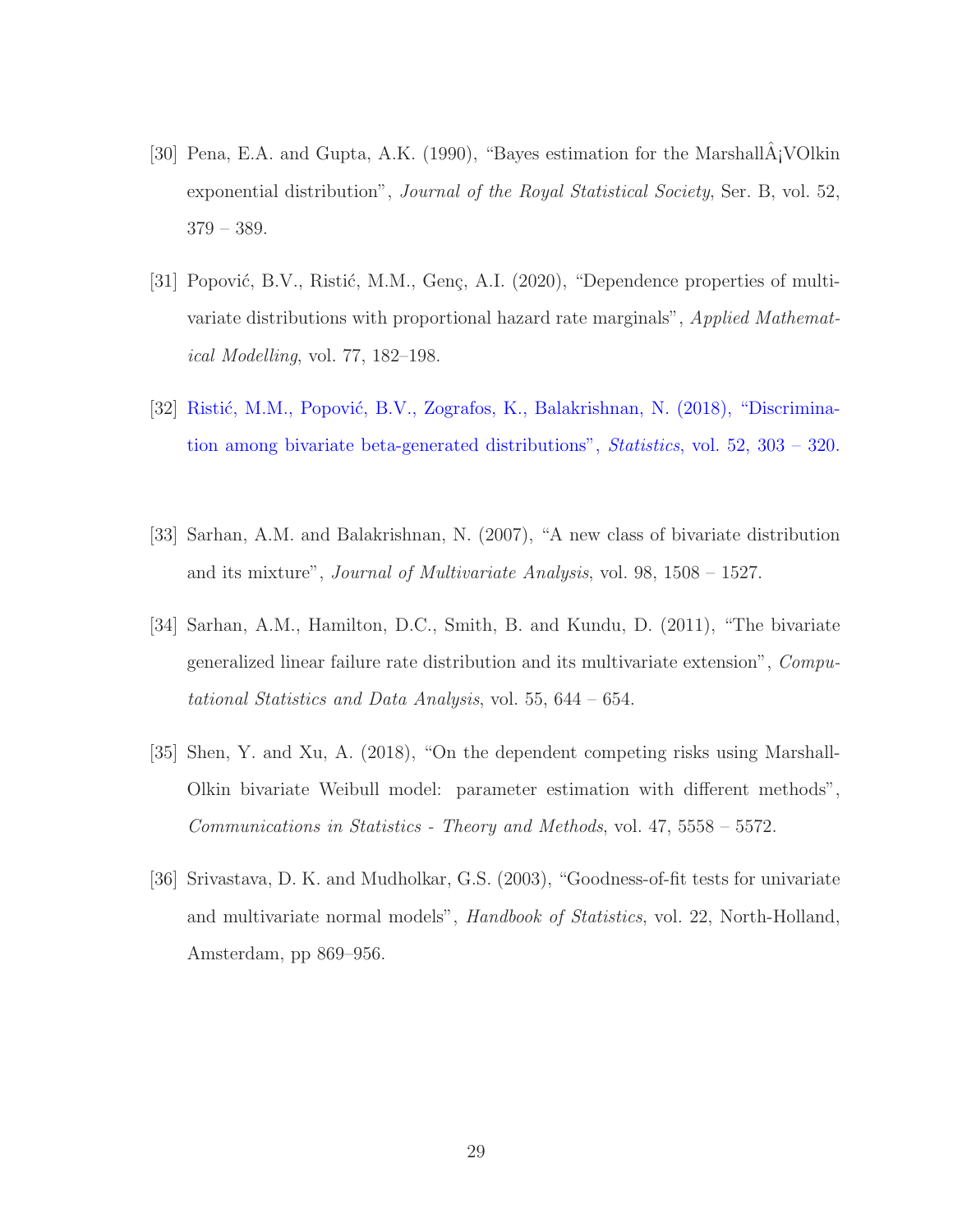

Figure 1: PDF plots of  $IGE(\alpha, 1)$  distribution for different  $\alpha$  values: (a) 1.5 (b) 0.5 (c) 1.0 (d) 3.0.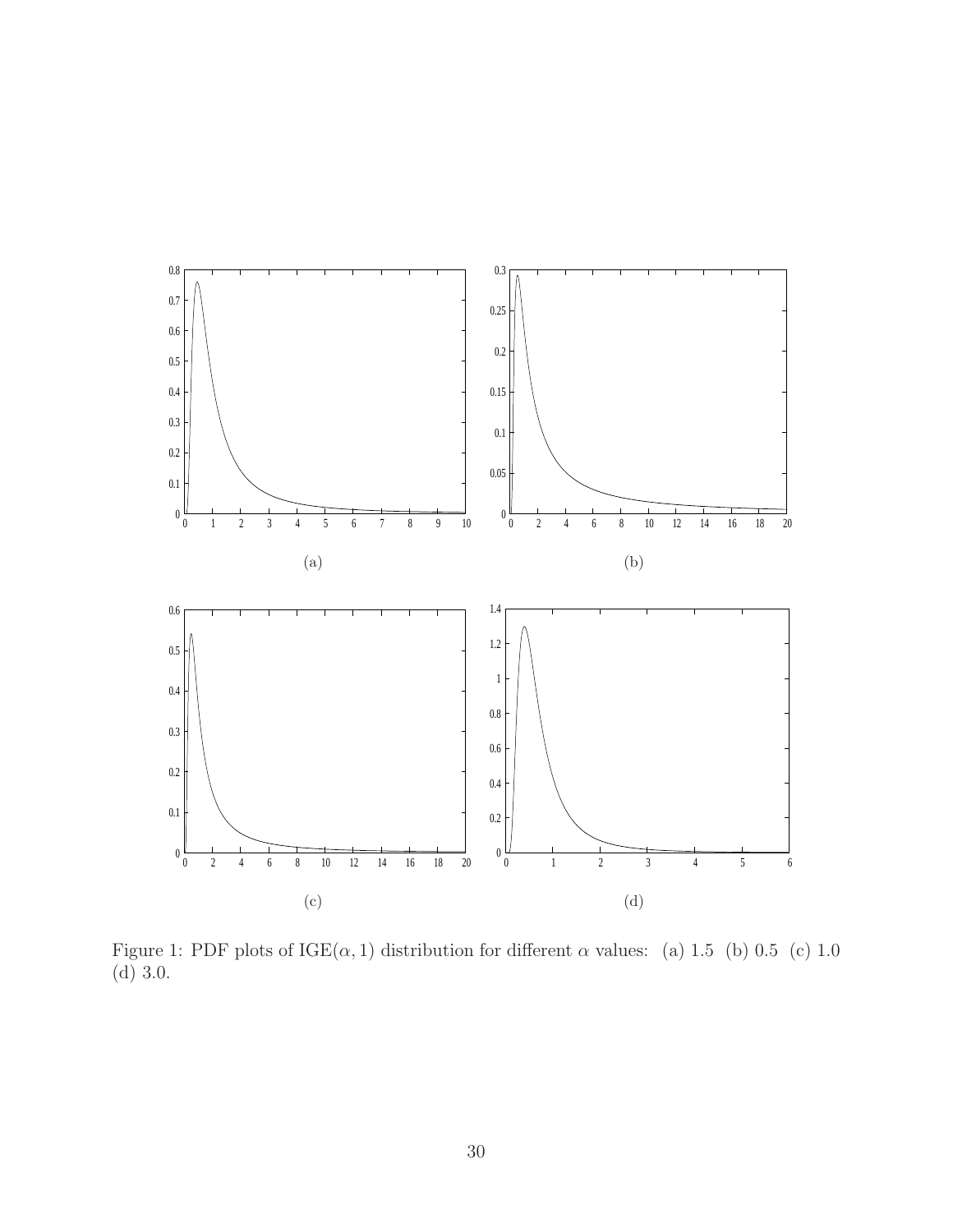

Figure 2: Hazard function plots of  $IGE(\alpha, 1)$  distribution for different  $\alpha$  values: (a) 1.5 (b)  $0.\bar{5}$  (c) 3.0 (d) 5.0.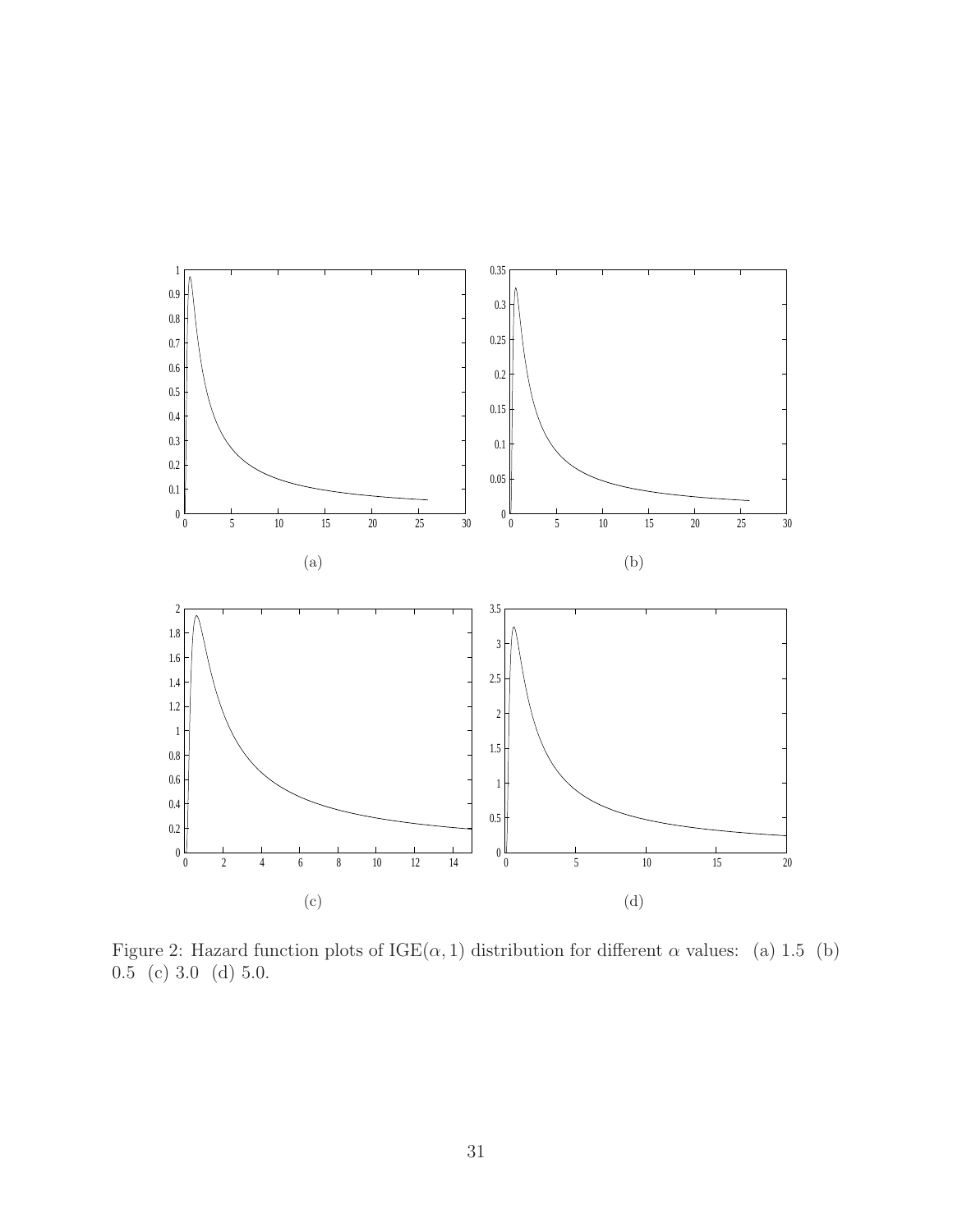



Figure 3: Bivariate surface plots of  $BIGE(\alpha_1, \alpha_2, \alpha_3, \lambda)$  distribution for different  $\alpha_1, \alpha_2, \alpha_3,$  $\lambda$  values: (a)  $(1.0,1.0,1.0,1.0)$  (b)  $(1.0,1.0,2.0,1.0)$  (c)  $(1.0,2.0,1.0,1.0)$  (d)  $(2.0,1.0,2.0,1.0)$ .